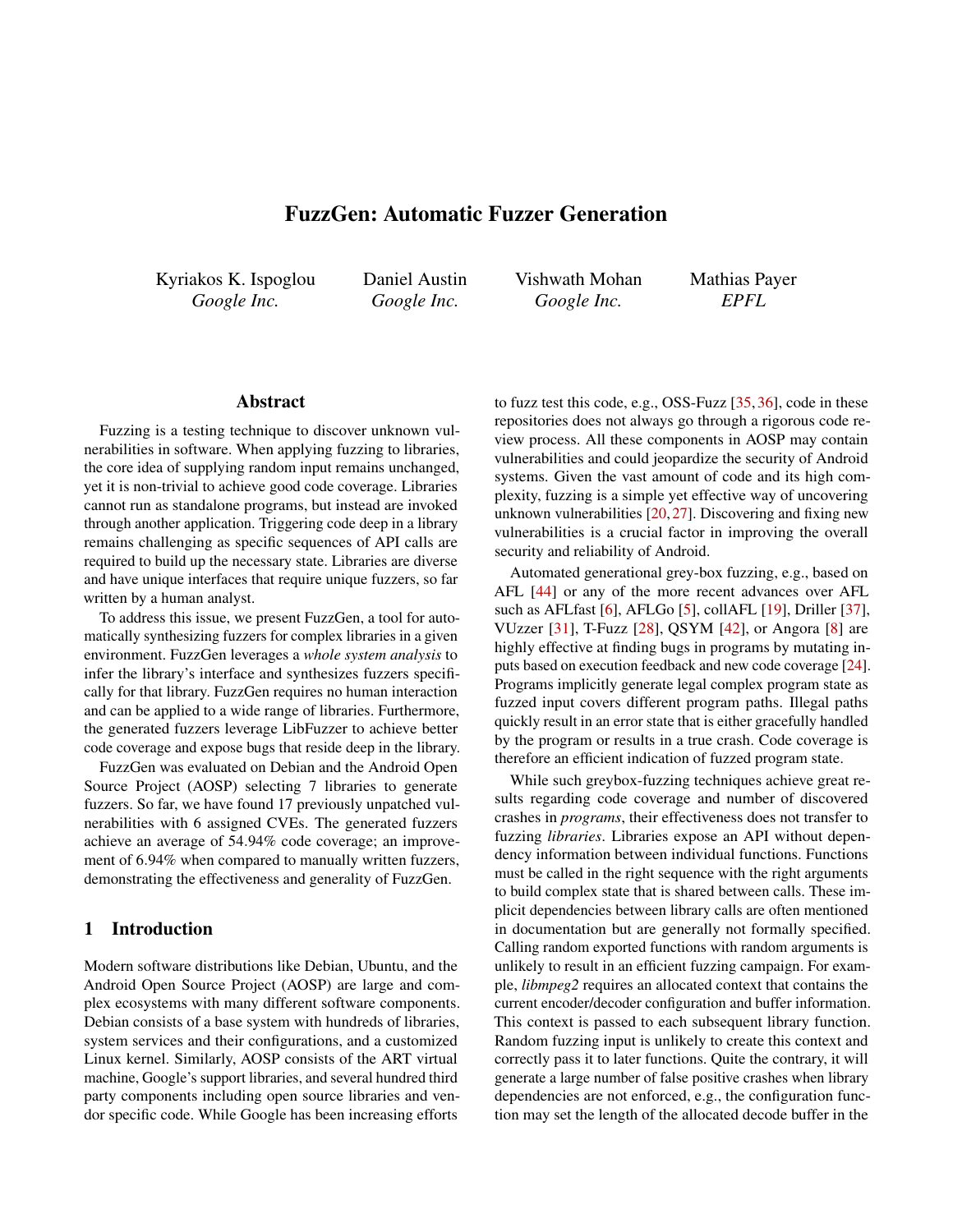internal state that is passed to the next function. A fuzzer that is unaware of this length field may supply a random length, resulting in a spurious buffer overflow. Alternatively, "invalid state checks" in library functions will likely detect dependency violations and terminate execution early, resulting in wasted fuzzing performance. To effectively fuzz libraries, a common approach is to manually write small programs which build up state and call API functions in a "valid" sequence. This allows the fuzzer to build up the necessary state to test functionality deep in the library.

libFuzzer [\[33\]](#page-14-8) facilitates library fuzzing through the help of an analyst. The analyst writes a small "fuzzer stub", a function that (i) calls the required library functions to set up the necessary state and (ii) leverages random input to fuzz state and control-flow. The analyst must write such a stub for each tested component. Determining interesting API calls, API dependencies, and fuzzed arguments is at the sole discretion of the analyst. While this approach mitigates the challenge of exposing the API, it relies on *deep* human knowledge of the underlying API and its usage. Hence, this approach does not scale to many different libraries.

FuzzGen is based on the following intuition: *existing code* on the system *utilizes* the library in *diverse* aspects. Abstracting the graph of possible library dependencies allows us to infer the complex library API. Different aspects of the API are tested by *automatically generating custom fuzzer stubs* based on the inferred API. The automatically generated fuzzers will execute sequences of library calls that are similar to those present in real programs without the "bloat" of real programs, i.e., removing all computation that is not strictly necessary to build the state required for fuzzing. These fuzzers will achieve deep coverage, improving over fuzzers written by an analyst as they consider real deployments and API usage.

On one hand, many libraries contain unit tests that exercise simple aspects of the library. On the other hand, programs that utilize a library's API build up deep state for specific functions. Leveraging only individual test cases for fuzzing is often too simplistic and building on complex programs results in low coverage as all the program functionality is executed alongside the target library. Test cases are too simple and fail to expose deep bugs while full programs are too complex. A mechanism that automatically constructs arbitrarily complex fuzzer stubs with complex API interactions and library state allows sufficient testing of complex API functions. The set of all test cases and programs which use a library covers nearly all relevant API invocations and contains code to set up the necessary complex state to execute API calls. The vast amount of different library usages implicitly defines an *Abstract API Dependence Graph* (*A* <sup>2</sup>*DG*). Based on this *A* <sup>2</sup>*DG* it is possible to automatically create fuzzer stubs that test different aspects of a library [\(Figure 1\)](#page-1-0).

To address the challenges of fuzzing complex libraries, we propose *FuzzGen*. FuzzGen consists of three parts: an API inference, an *A* <sup>2</sup>*DG* construction mechanism, and a fuzzer

<span id="page-1-0"></span>

Figure 1: The main intuition behind FuzzGen. To synthesize a fuzzer, FuzzGen performs a whole system analysis to extract all valid API interactions.

generator that leverages the *A* <sup>2</sup>*DG* to produce a custom lib-Fuzzer "fuzzer stub". The API inference component builds an *A* <sup>2</sup>*DG* based on all test cases and programs on a system that use a given library. The *A* <sup>2</sup>*DG* is a graph that records all API interactions, including parameter value range and possible interactions. Our analysis infers library use and constructs a generic *A* <sup>2</sup>*DG* based on this use. The fuzzer generator synthesizes fuzzers that build up complex state and leverage fuzz input to trigger faults deep in the library. FuzzGen automates the manual process of the analyst in creating custom-tailored fuzzers for libraries and specific library functions. The key contribution of FuzzGen is an *automatic* way to create new libFuzzer [\[33\]](#page-14-8) stubs, enabling *broad and deep* library fuzzing.

FuzzGen performs a *whole system analysis*, iterating over all programs and libraries that use the target library to infer the *A* <sup>2</sup>*DG*. It then *automatically* generates fuzzer stubs (ranging from 1,000 to 10,000 LoC) that encode the *A* <sup>2</sup>*DG* and use libFuzzer to fuzz individual API components. FuzzGen was evaluated on Debian and Android [\[2\]](#page-13-6).

Our evaluation of FuzzGen so far, resulted in 17 discovered vulnerabilities in the Android media framework, with 6 assigned CVEs: CVE-2019-2176 [\[16\]](#page-13-7), CVE-2019-2108 [\[15\]](#page-13-8), CVE-2019-2107 [\[14\]](#page-13-9) and CVE-2019-2106 [\[13\]](#page-13-10) (critical), CVE-2017-13187 [\[12\]](#page-13-11) (high) and –duplicate– CVE-2017- 0858  $[11]$  (medium). (in [Appendix C](#page-15-0) we provide more details on these vulnerabilities). Finding and eliminating vulnerabilities in these components is crucial to prevent potential attacks such as StageFright [\[17\]](#page-13-13). So far, FuzzGen has reported 17 new vulnerabilities in Android native libraries and Debian. The discovered bugs range from denial of service to stack buffer overflows, as shown in [Section 6.](#page-9-0) Overall FuzzGen makes the following contributions: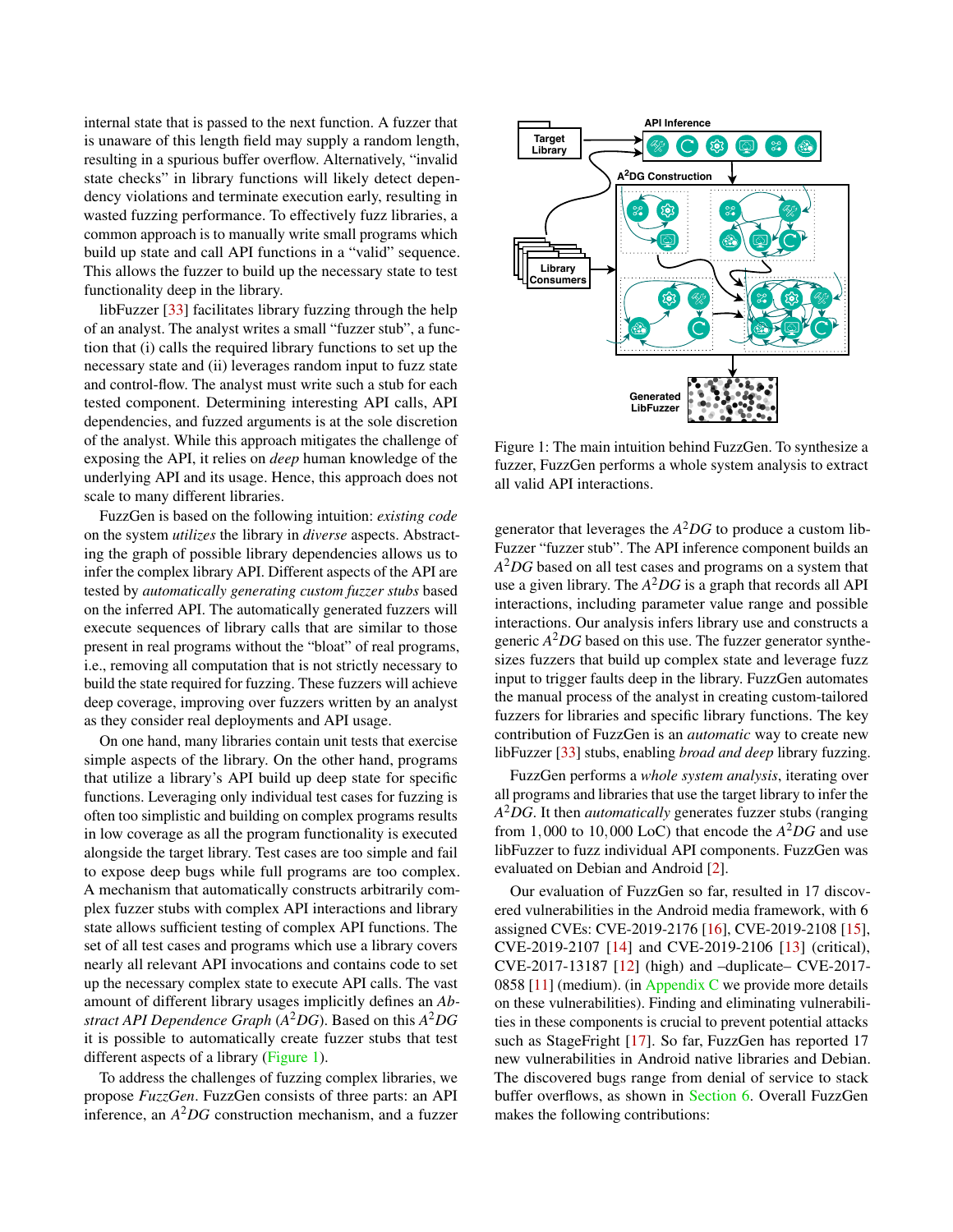- Design of a *whole system analysis* that infers valid API interactions for a given library based on existing programs and libraries that use the target library abstracting the information into an Abstract API Dependence Graph (*A* <sup>2</sup>*DG*);
- Based on the *A* <sup>2</sup>*DG*, FuzzGen creates libFuzzer stubs that construct complex program state to expose vulnerabilities in deep library functions was developed—fuzzers are generated without human interaction;
- Evaluation of the prototype on AOSP and Debian demonstrates the effectiveness and the generality of the FuzzGen technique. Generating fuzzers for 7 libraries, FuzzGen discovered 17 bugs. The generated fuzzers achieve 54.94% code coverage on average, compared to 48.00% that fuzzer stubs—written manually by experts achieve.

A note on disclosure: All bugs have been responsibly disclosed, and fixes have been pushed to the corresponding projects. The source code of our prototype is available at <https://github.com/HexHive/FuzzGen>, allowing other researchers to reproduce our results and to extend our automatic fuzzer generation technique.

#### <span id="page-2-1"></span>2 The case for API-aware fuzzer construction

Writing an effective API-aware fuzzer requires an in-depth understanding of the target library and pinpointing the interesting components for fuzzing. Consider the libmpeg2 library, which provides encoding and decoding functions for MPEG2 video streams. The library contains several functions to build up a per-stream context that other functions take as a parameter. This approach of encapsulating state is common in libraries. [Figure 2](#page-2-0) shows a code snippet for properly initializing an MPEG2 decoding object. A fully initialized decoder object is required to decode a video frame. Without this decoder object, frames cannot be decoded.

While a target-agnostic fuzzer (invoking all functions with random arguments in a random order) may find simple issues, deep bugs will likely be missed due to their dependence on complex state. Naive fuzzers are also prone to false positives due to lack of API awareness. Consider a fuzzer that targets frame decoding. If the context does not contain a valid length with a pointer to an allocated decode buffer then the fuzzer will trigger a false positive crash when the decoded frame is written to unallocated memory. However, this is not a bug in the decode function. It is simply improper initialization. Orthogonally, by supplying random values to certain arguments, such as function pointers or sizes, a fuzzer may trigger memory errors. These crashes do not correspond to actual bugs or vulnerabilities as such an illegal context cannot be generated through any possible execution of a benign use of the library. Inferring API dependencies, such as generating a common

```
4. Obtain available number of memory records */
 2 iv_num_mem_rec_ip_t num_mr_ip = { ... };
3 iv_num_mem_rec_op_t num_mr_op = { ... };
4 impeg2d_api_function(NULL, &num_mr_ip, &num_mr_op);
 5
   /* 2. Allocate memory & fill memory records */7 nmemrecs = num_mr_op.u4_num_mem_rec;
8 memrec = malloc(nmemrecs * sizeof(iv_mem_rec_t));
9
10 for (i=0; i<nmemrecs; ++i)
          11 memrec[i].u4_size = sizeof(iv_mem_rec_t);
12
13 impeg2d_fill_mem_rec_ip_t fill_mr_ip = { ... };
14 impeg2d_fill_mem_rec_op_t fill_mr_op = { ... };
15 impeg2d_api_function(NULL, &fill_mr_ip, &fill_mr_op);
\frac{16}{17}17 nmemrecs = fill_mr_op.s_ivd_fill_mem_rec_op_t<br>18<br>118d;
18 .u4_num_mem_rec_filled;
<sup>19</sup><br>20 for (i=0; i<nmemrecs; ++i)<br>21 memrec[i].pv_base = memalign(memrec[i].u4_mem_alignment,
22 memrec[i].u4_mem_size);
2324 /* 3. Initalize decoder object */
25 iv_obj_t *iv_obj = memrec[0].pv_base;
26 iv_obj->pv_fxns = impeg2d_api_function;
27 iv_obj->u4_size = sizeof(iv_obj_t);
2829 impeg2d_init_ip_t init_ip = { \ldots };<br>30 impeg2d_init_op_t init_op = { \ldots };
31 impeg2d_api_function(iv_obj, &init_ip, &init_op);
32
   /* 4. Decoder is ready to decode headers/frames */
```
Figure 2: Source code that initializes an MPEG2 decoder object. Low level details such as struct field initializations, variable declarations, or casts are omitted for brevity.

context, initializing the necessary buffers, and preparing it for usage, is challenging because dependencies are not encoded as part of the library specification.

However, by observing a module that utilizes libmpeg2 (i.e., a *library consumer*), we could observe the dependencies between the API calls and infer the correct order of context initialization calls. Such dependencies come in the form of (a) *control flow* dependencies and (b) *shared* arguments (variables that are passed as arguments in more than one API call). Furthermore, arguments that hold the state of the library (e.g., the context), should not be fuzzed, but instead they should be passed, without intermediate modification, from one call to the next. Note that this type of information is usually *not formally specified*. The libmpeg2 library exposes a single API call, impeg2d api function, that dispatches to a large set of internal API functions. Yet, this state machine of API dependencies is not made explicit in the code.

#### 3 Background and Related Work

Early fuzzers focused on generating random parameters to test resilience of code against illegal inputs. Different forms of fuzzers exist depending on how they generate input, handle crashes, or process information. *Generational* fuzzers, e.g., PROTOS [\[32\]](#page-14-9), SPIKE [\[1\]](#page-13-14), or PEACH [\[18\]](#page-13-15), generate inputs based on a format specification, while *mutational* fuzzers, e.g., AFL [\[44\]](#page-14-3), honggfuzz [\[39\]](#page-14-10), or zzuf [\[22\]](#page-13-16), synthesize inputs through random mutations on existing inputs, according to some criterion (e.g., code coverage). Typically, increasing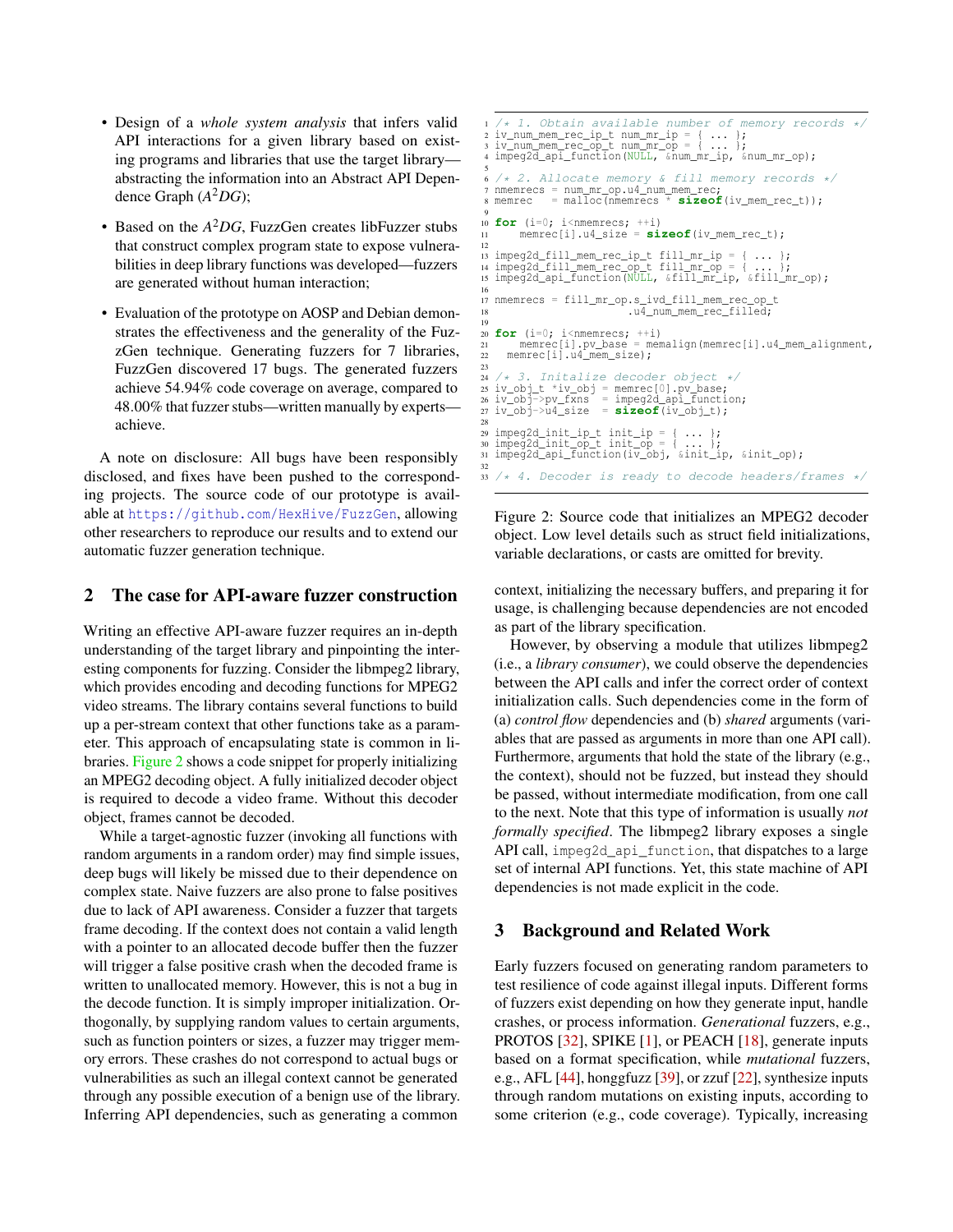code coverage and number of unique crashes is correlated with fuzzer effectiveness.

Mutational fuzzers have become the de-facto standard for fuzzing due to their efficiency and ability to adapt input. The research community developed additional metrics to classify fuzzers, based on their "knowledge" about the target program. *Blackbox* fuzzers, have no information about the program under test. That is, they treat all programs *equally*, which allows them to target arbitrary applications. *Whitebox* fuzzers are aware of the program that they test and are target-specific. They adjust inputs based on some information about the target program, targeting more "interesting" parts of the program. Although whitebox fuzzers are often more effective in finding bugs (as they focus on a small part of the program) and therefore have lower complexity, they require manual effort and analysis and allow only limited reuse across different programs (the whitebox fuzzer for program A cannot be used for program B). *Greybox* fuzzers attempt to find a balance between blackbox and whitebox fuzzing by inferring information about the program and feeding that information back to guide the fuzzing process. Evaluating fuzzers is challenging. We follow proposed guidelines [\[24\]](#page-13-5) for a thorough evaluation.

Code coverage is often used in greybox fuzzers to determine if an input should be further evaluated. The intuition is that the more code a given input can reach the more likely is to expose bugs that reside deep in the code. Fuzzers are limited by the *coverage wall*. This occurs when the fuzzer stops making progress, and could be due to limitations of the model, input generation, or other constraints. Any newly generated input will only cover code that has already been tested. Several recent extensions of AFL have tried to address the coverage wall using symbolic or concolic execution techniques [\[23\]](#page-13-17) and constraint solving. Driller [\[37\]](#page-14-4) detects if the fuzzer no longer increases coverage and leverages program tracing to collect constraints along paths. Driller then uses a constraint solver to construct inputs that trigger new code paths. Driller works well on CGC binaries but the constraint solving cost can become high for larger programs. VUzzer [\[31\]](#page-14-5) leverages static and dynamic analysis to infer control-flow of the application under test, allowing it to generate application-aware input. T-Fuzz [\[28\]](#page-14-6) follows a similar idea but instead of adding constraint solving to the input generation loop, it rewrites the binary to bypass hard checks. If a crash is found in the rewritten binary, constraint solving is used to see if a crash along the same path can be triggered in the original binary. Fair-Fuzz [\[26\]](#page-13-18) increases code coverage by prioritizing inputs that reach "rare" (i.e., triggered by very few inputs) areas of the program, preventing mutations on checksums or strict header formats. FuzzGen addresses the coverage wall by generating multiple different fuzzers with different API interactions. The *A* <sup>2</sup>*DG* allows FuzzGen to quickly generate alternate fuzz drivers that explore other parts of the library under test.

Although the aforementioned fuzzing approaches are effective in exposing unknown vulnerabilities, they assume that

the target program has a well defined interface to supply random input and observe for crashes. These methods cannot be extended to deal with libraries. A major challenge is the *interface diversity* of the libraries, where each library provides a different interface through its own set of exported API calls. DIFUZE [\[10\]](#page-13-19) was the first approach for interface-aware fuzzing of kernel drivers. Kernel drivers follow a well-defined interface (through ioctl) allowing DIFUZE to reuse common structure across drivers. FuzzGen infers how an API is used from existing use cases and generates fuzzing functions based on observed usage. SemFuzz [\[41\]](#page-14-11), used naturallanguage processing to process the CVE descriptions and extract the location of the bug. Then it uses this information to synthesize inputs that target this specific part of the vulnerable code.

Developed concurrently and independently from FuzzGen, FUDGE [\[4\]](#page-13-20) is the most recent effort on automated fuzz driver generation. FUDGE leverages a *single* library consumer to infer valid API usages of a library to synthesize fuzzers. However there are two major differences to our approach: *First*, FUDGE extracts sequences of API calls and their context (called "snippets") from a single library consumer and then uses these snippets to create fuzz drivers which are then tested using a dynamic analysis. Instead of extracting short snippets from consumers, FuzzGen *minimizes consumers* (iterating over the consumer's CFG) to only the library calls, their dependent checks, and dependent arguments/data flow. *Second,* FUDGE creates many small fuzz drivers from an extracted snippet. In comparison, FuzzGen merges *multiple* consumers to a graph where sequences of arbitrary length can be synthesized. Instead of the 1-N approach of FUDGE, FuzzGen uses an M-N approach to increase flexibility. Compared to FUDGE, FuzzGen fuzzers are larger, more generic, focusing on complex API interaction and not just short API sequences.

Beside fuzzing, there are several approaches to infer API usage and specification. One way to infer API specifications [\[29,](#page-14-12) [30\]](#page-14-13) is through dynamic analysis. This approach collects runtime traces from an application, analyzes objects and API calls and produces Finite State Machines (FSMs) that describe valid sequences of API calls. This set of API specifications is solely based on dynamic analysis. Producing rich execution traces that utilize many different aspects of the library requires the ability to generate proper inputs to the program. Similarly, API Sanitizer [\[43\]](#page-14-14) finds violation of API usages. APISan infers correct usages of an API from other uses of the API and ranks them probabilistically, without relying on whole-program analysis. APISan leverages symbolic execution to create a database of (symbolic) execution traces and statistically infers valid API usages. APISan suffers from limited scalability due to symbolic execution. As a static analysis tool, it may result in false positives. SSLint [\[21\]](#page-13-21) targets SSL/TLS libraries and discovers API violations based on an analyst-encoded API graph. MOPS [\[7\]](#page-13-22) is a static analyzer that uses a set of safe programming rules and searches for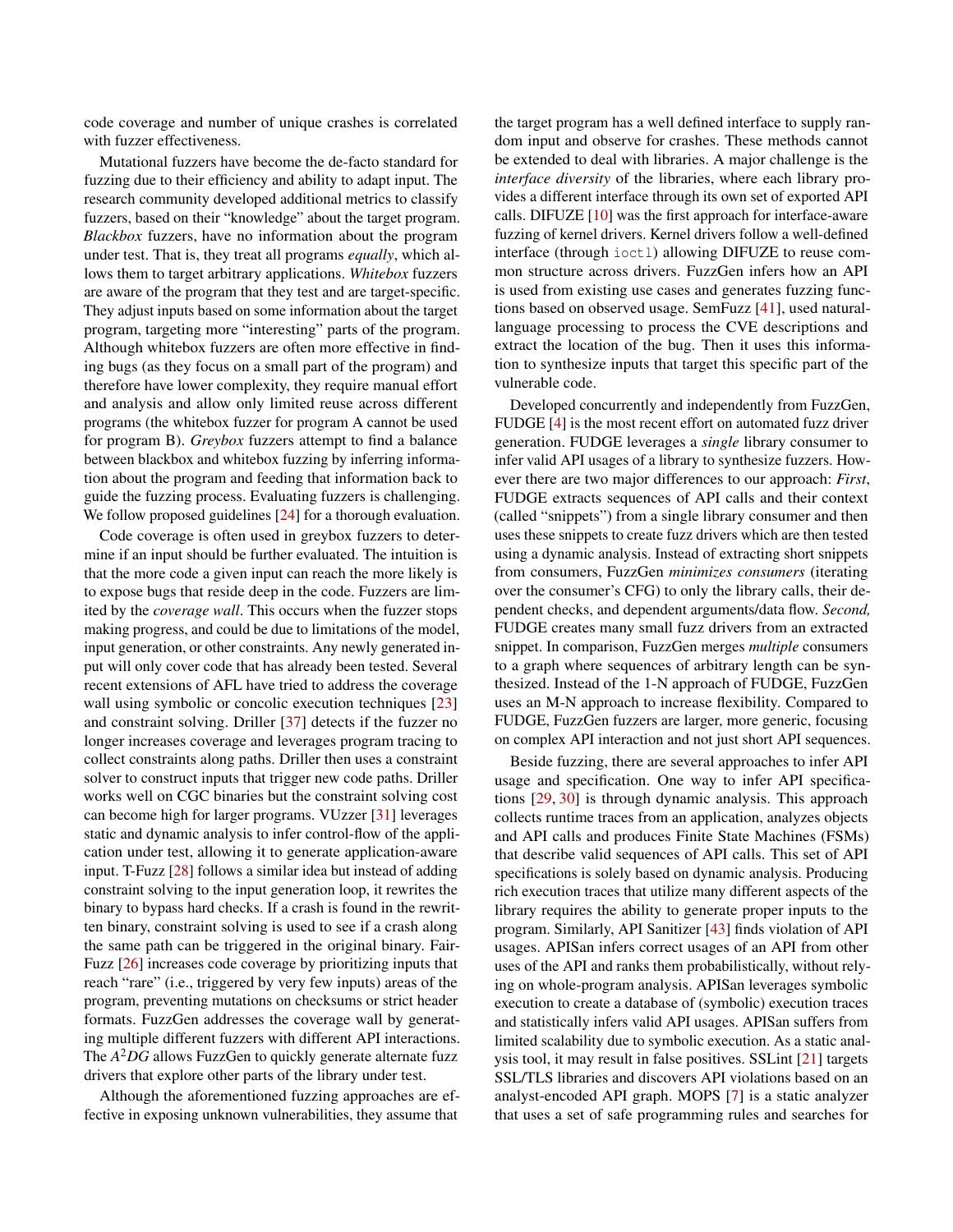violations of those rules. *Yamaguchi et. al* [\[40\]](#page-14-15) present a technique that mines common vulnerabilities from source code, representing them as a code property graph. Based on this representation, they discover bugs in other programs.

#### 4 Design

To synthesize customized fuzzer stubs for a library, FuzzGen requires both the library and code that exercises the library (referred to as library *consumer*). FuzzGen leverages a whole system analysis to infer the library API, scanning consumers for library calls. The analysis detects all valid library usage, e.g., valid sequences of API calls and possible argument ranges for each call. This information is essential to create reasonable fuzzer stubs and is not available in the library itself.

By leveraging actual uses of API sequences, FuzzGen synthesizes fuzzer code that follows valid API sequences, comparable to real programs. Our library usage analysis allows FuzzGen to generate fuzzer stubs that are similar to what a human analyst would generate after *learning the API* and *learning how it is used in practice*. FuzzGen improves over a human analyst in several ways: it leverages real-world usage and builds fuzzer stubs that are close to real API invocations; it is complete and leverages all uses of a library, which could be manually overlooked; and FuzzGen scales to full systems due to its automation without requiring human interaction.

At a high level, FuzzGen consists of three distinct phases, as shown in [Figure 1.](#page-1-0) First, FuzzGen analyzes the target library and collects all code on the system that utilizes functions from this library to infer the basic API. Second, FuzzGen builds the *Abstract API Dependence Graph* (*A* <sup>2</sup>*DG*), which captures all valid API interactions. Third, it synthesizes fuzzer stubs based on the *A* <sup>2</sup>*DG*.

#### 4.1 Inferring the library API

FuzzGen leverages the source files from the consumers to infer the library's exported API. First, the analysis enumerates all declared functions in the target library,  $\mathcal{F}_{lib}$ . Then, it identifies *all* functions that are declared in all included headers of all consumers,  $\mathcal{F}_{incl}$ . Then, the set of potential API functions, F*API* is:

$$
\mathcal{F}_{API} \leftarrow \mathcal{F}_{lib} \cap \mathcal{F}_{incl} \tag{1}
$$

FuzzGen's analysis relies on the Clang framework to extract this information during the compilation of library and consumer. To address over-approximation of inferred library functions (e.g., identification of functions that belong to another library that is used by the target library), FuzzGen applies a *progressive library inference*. Each potential API function is checked by iteratively compiling a test program linked with the target library. If linking fails, the function is not part of the library. Under-approximations are generally not a problem as functions that are exported but never used in a consumer are not reachable through attacker-controlled code.

# 4.2 *A* <sup>2</sup>*DG* construction

FuzzGen iterates over library consumers that invoke API calls from the target library and leverages them to infer valid API interactions. It builds an abstract *layout* of library consumers which is used to construct fuzzer stubs. Recall that FuzzGen fuzzer stubs try to follow an API flow similar to that observed in real programs to build up complex state. FuzzGen fuzzer stubs allow some flexibility as some API calls may execute in random order at runtime, depending on the fuzzer's random input. The *A* <sup>2</sup>*DG* represents the complicated interactions and dependencies between API calls, allowing the fuzzer to satisfy these dependencies. It exposes which functions are invoked first (initialization), which are invoked last (tear down), and which are dependent on each other.

The *A* <sup>2</sup>*DG* encapsulates two types of information: *control dependencies*, and *data dependences*. Control dependencies indicate how the various API calls should be invoked, while data dependencies describe the potential dependencies between arguments and return values in the API calls (e.g., if the return value of an API call is passed as an argument in a subsequent API call).

The *A* <sup>2</sup>*DG* is a directed graph of API calls, similar to a coarse-grained Control-Flow Graph (CFG) that expresses sequences of valid API calls in the target library. Edges are also annotated with valid parameter ranges to further improve fuzzing effectiveness as discussed in the following sections. Each node in the  $A^2DG$  corresponds to a single call of an API function, and each edge represents *control flow* between two API calls. The *A* <sup>2</sup>*DG* encodes the control flow across the various API calls and describes which API calls are reachable from a given API call. [Figure 3](#page-5-0) (a) shows an instance of the CFG from a libopus consumer. The corresponding *A* <sup>2</sup>*DG* is shown in [Figure 3](#page-5-0) (b).

Building the *A* <sup>2</sup>*DG* is two step process. First, a set of *basic A* <sup>2</sup>*DGs* is constructed, one *A* <sup>2</sup>*DG* for each root function in each consumer. Second, the *A* <sup>2</sup>*DGs* of all consumers are coalesced into a single *A* <sup>2</sup>*DG*.

**Constructing a basic**  $A^2DG$ . To build a basic  $A^2DG$ , FuzzGen starts with a consumer's CFG. If the consumer is a library, FuzzGen builds CFGs for each exported API function, otherwise it starts with the main function. To reconcile the collection of CFGs, FuzzGen leverages the *Call Graph* of the consumer. An individual analysis starts at the entry basic block of every *root* function in the call graph to explore the full consumer. This may lead to a large number of *A* <sup>2</sup>*DGs* for a library consumer.

Starting from the entry basic block of a root function, FuzzGen iteratively removes *every* basic block that does *not* contain a call instruction to an API call. If a basic block contains multiple call instructions to API functions, the basic block is split into multiple *A* <sup>2</sup>*DG* nodes with one API call each. If a basic block calls a non-API function, FuzzGen recursively calculates the *A* <sup>2</sup>*DG* for the callee and results are integrated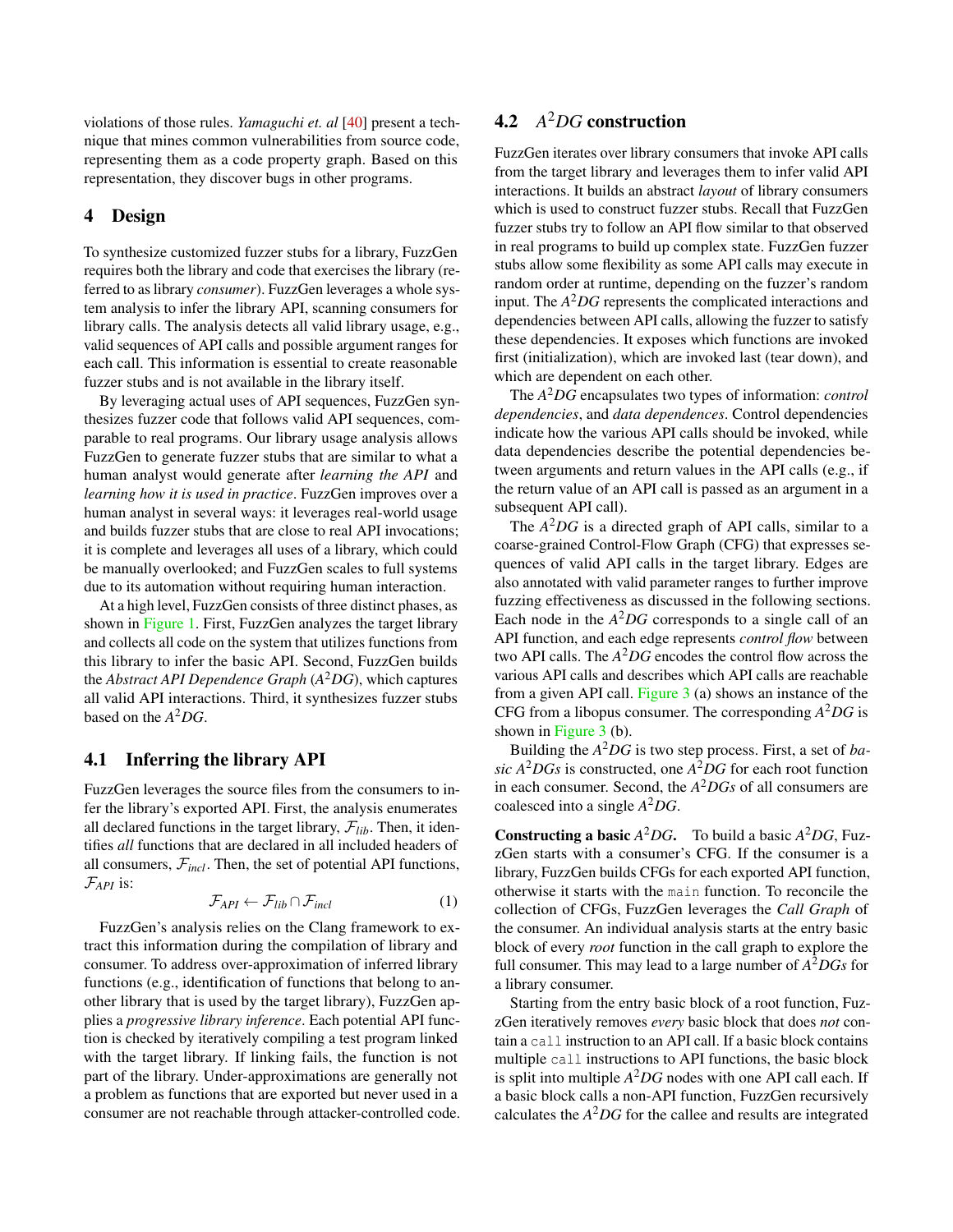<span id="page-5-0"></span>

Figure 3: The FuzzGen workflow. FuzzGen starts with a CFG (a) and extracts the corresponding *A* <sup>2</sup>*DG* (b) (see (c) for the graph of another module). The two *A* <sup>2</sup>*DG* graphs are then merged (d). The merged *A* <sup>2</sup>*DG* is then used to create fuzzers based on function orders (e). These graphs are autogenerated by FuzzGen.

into the caller's *A* <sup>2</sup>*DG*. The pass integrates the calls into the root function. If the same non-API function is invoked multiple times, it is marked as a repeating function in the graph, avoiding an explosion of the graph's complexity. The algorithm to create the  $A^2DG$  is shown in [Algorithm 1.](#page-6-0) A call stack  $(C_S)$  prevents unbounded loops when analyzing recursive functions. Two maps (*Mentry* and *Mexit*) link basic blocks to individual nodes in the  $A^2DG$ , allowing the algorithm to locate the *A* <sup>2</sup>*DG* node a basic block corresponds to. Note that the only case where *Mentry* and *Mexit* are different is when a basic block contains more that one call to an API function.

After *A* <sup>2</sup>*DG* construction, each node represents a single API call. The *A* <sup>2</sup>*DG* allows FuzzGen to *isolate* the flows between API calls and expose their control dependencies. Basic *A* <sup>2</sup>*DG* construction is a static analysis which results in some over-approximation during CFG construction due to indirect function calls. FuzzGen uses an LLVM *Link Time Optimization* (LTO) analysis pass to extract this information.

Coalescing *A* <sup>2</sup>*DG* graphs. After generating *A* <sup>2</sup>*DGs* for each consumer, FuzzGen merges them into a single *A* <sup>2</sup>*DG*:

*Select any two A* <sup>2</sup>*DG graphs and try to coalesce them together. Repeat this process until there are no two A* <sup>2</sup>*DG that can be coalesced together.*

To coalesce two *A* <sup>2</sup>*DGs* they must have at least one node in common. Two nodes are considered "common" if they invoke the same API call with the same arguments of the same type. FuzzGen starts from the root and selects the first common node. FuzzGen then removes the node from one graph and migrates all children, along with their sub trees, to the other *A* <sup>2</sup>*DG*, continuously merging common nodes. A common node is a requirement, as placing the nodes from the second *A* <sup>2</sup>*DG* at random positions will likely result in illegal target states. If there are no common nodes, FuzzGen keeps the *A* <sup>2</sup>*DGs* separate, synthesizing two different fuzzers.

[Figure 3](#page-5-0) (d) shows an example of the *A* <sup>2</sup>*DG* produced after coalescing the two  $A^2DGs$  in [Figure 3](#page-5-0) (b) and (c). The nodes with function opus decoder destroy are coalesced (as the argument is a handle, which has the same type), but other nodes like opus\_decoder\_ctl are not coalesced as the arguments are different. It is possible for the coalesced *A* <sup>2</sup>*DG* to result in an *inconsistent state*, which results in an API *misuse*. That is, the coalesced  $A^2DG$  may contain a path (i.e., a subset of API calls) that violates API usage and therefore causes problems to execution state of the library. In [Appendix A,](#page-14-16) we explain this problem in detail.

Our experiments showed that it may be feasible to coalesce two *A* <sup>2</sup>*DGs* without common nodes by backward-slicing and locating function usages that invoke the API call. We leave this along with other heuristics to coalesce *A* <sup>2</sup>*DGs* into a single one, for future work.

Precision of  $A^2DG$  construction. The current FuzzGen *A* <sup>2</sup>*DG* construction has two sources of imprecision: static analysis and merging. First, the static analysis results in an over-approximation of paths. This may result in false posi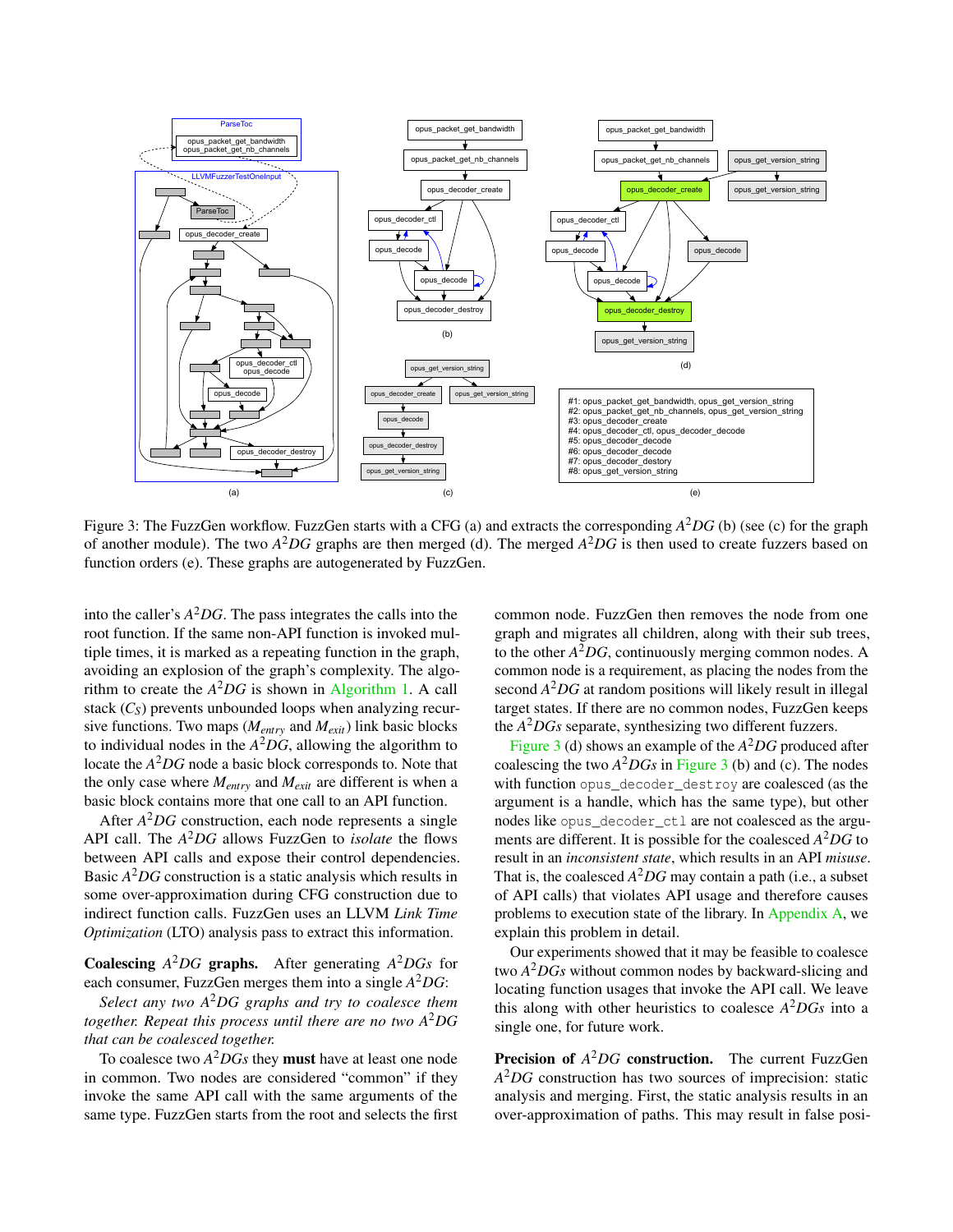Algorithm 1: *A* <sup>2</sup>*DG* construction.

<span id="page-6-0"></span>

|              | <b>Input:</b> Function $F$ to start $A^2DG$ construction                     |  |
|--------------|------------------------------------------------------------------------------|--|
|              | <b>Output:</b> The corresponding $A^2DG$                                     |  |
| $\mathbf{1}$ | <b>Function</b> make_AADG(Function $F$ )                                     |  |
| 2            | $\triangleright$ "A $\cup$ <sub>=</sub> B" is shorthand for "A = A $\cup$ B" |  |
| 3            | if $F \in C_S$ then return $(0,0)$ else $C_S \cup_{\equiv} \{F\}$            |  |
| 4            | $G_{A^2DG} \leftarrow (V_{A^2DG}, E_{A^2DG})$                                |  |
| 5            | <b>foreach</b> basic block $B \in CFG_F$ <b>do</b>                           |  |
| 6            | $\triangleright$ An <i>empty</i> vertex is not associated with an API call   |  |
| 7            | Create <i>empty</i> vertex u, $V_{A^2DG} \cup \{u\}$ ,                       |  |
|              | $M_{entry}[B] \leftarrow u$                                                  |  |
| 8            | $Q \leftarrow \{entry\_block(F)\}$<br>$\triangleright$ single entry point    |  |
| 9            | while $Q$ is not empty do                                                    |  |
| 10           | remove basic block $B$ from $O$                                              |  |
| 11           | $v \leftarrow M_{entry}  B $                                                 |  |
| 12           | <b>foreach</b> call instruction $c_i \in B$ in <b>reverse</b> order          |  |
|              | do                                                                           |  |
| 13           | if $c_i$ callee $\in \mathcal{F}_{API}$ then                                 |  |
| 14           | if $v$ is empty then                                                         |  |
| 15           | $v \leftarrow c_i, M_{entry}[B] \leftarrow v, M_{exit}[B] \leftarrow v$      |  |
| 16           | else                                                                         |  |
| 17           | $\triangleright$ if already exists, split node                               |  |
| 18           | $u \leftarrow c_i$                                                           |  |
| 19           | $V_{A^2DG} \cup \{u\}, E_{A^2DG} \cup \{u,v\}$                               |  |
| 20           | $v \leftarrow u, M_{entry}[B] \leftarrow u$                                  |  |
|              |                                                                              |  |
| 21           | else                                                                         |  |
| 22           | $AADG' \leftarrow \text{make\_AADG}(c_i)$                                    |  |
| 23           | Create empty vertex sink                                                     |  |
| 24           | $V_{A^2DG}\cup=V_{A^2DG'}\cup\{sink\}$                                       |  |
| 25           | $E_{A^2DG}\cup=E_{A^2DG'}$                                                   |  |
| 26           | <b>foreach</b> leaf $v_1 \in AADG'$ <b>do</b>                                |  |
| 27           | $E_{A^2DG} \cup = \{(v_l, sink)\}$                                           |  |
| 28           | foreach root $v_r \in AADG'$ do                                              |  |
| 29           | $E_{A^2DG} \cup = \{(v, v_r)\}$                                              |  |
|              |                                                                              |  |
| 30           | <b>foreach</b> unvisited successor block $B_{ad}$ of B <b>do</b>             |  |
| 31           | add $B_{adj}$ to Q                                                           |  |
| 32           | $E_{A^2DG} \cup = \{(M_{exit}[B], M_{entry}[B_{adj}])\}$                     |  |
| 33           | $\triangleright$ Drop empty nodes from AADG                                  |  |
| 34           | <b>foreach</b> empty node $v \in AADG$ <b>do</b>                             |  |
| 35           | <b>foreach</b> predecessor $p$ of $v$ <b>do</b>                              |  |
| 36           | foreach successor $s$ of $v$ do                                              |  |
| 37           | $E_{A^2DG} \cup = \{(p,s)\}\$                                                |  |
|              |                                                                              |  |
| 38           | remove v and its edges from $V_{A^2DG}$                                      |  |
| 39           | $C_S \leftarrow C_S - \{F\}$                                                 |  |
| 40           | return $G_{A^2DG}$                                                           |  |
|              |                                                                              |  |

tives due to illegal API sequences that do not occur in real programs. Second, the merging process may over-eagerly merge two *A* <sup>2</sup>*DGs* with different or slightly different parameters, resulting in illegal API sequences. We will discuss these sources of false positives in [Section 7.](#page-12-0)

### 4.3 Argument flow analysis

To create effective fuzzers, the *A* <sup>2</sup>*DG* requires both control and data dependencies. To construct the *data* dependencies between API calls FuzzGen leverages two analyses: *argument value-set inference* (what values are possible) and *argument dependence analysis* (how are individual variables reused).

Argument value-set inference. Argument value-set inference answers two questions: *which* arguments to fuzz and *how* to fuzz these arguments. Supplying arbitrary random values (i.e., "blind" fuzzing) to every argument imposes significant limitations both in the efficiency and the performance of fuzzing. Contexts, handles, and file/socket descriptors are examples that result in large numbers of false positives. Supplying random values for a descriptor in an API call results in *shallow coverage* as there are sanity checks at the beginning of the function call. Some arguments present diminishing returns when being fuzzed. Consider an argument that is used to hold output, or an argument that is part of a switch statement. In both cases, a fuzzer will waste cycles generating large inputs, where only a few values are meaningful. To better illustrate this, consider a fuzzer for memcpy:

```
void *memcpy(void *dest, const void *src, size_t n);
```
Supplying arbitrary values to n makes it inconsistent with the actual size of src, which results in a segmentation fault. However this crash does not correspond to a real bug. Also, the fuzzer may invest many cycles generating random values for the dest argument, which is never read by memcpy() (please ignore the corner case of overlapping source and destination arguments for the sake of the example).

Our analysis classifies arguments into two categories according to their type: *primitive arguments* (e.g., char, int, float, or double) and *composite arguments* (e.g., pointers, arrays, or structs). The transitive closure of composite arguments are a collection of primitive arguments—pointers may have multiple layers (e.g., double indirect pointers), structures may contain nested structures, or arrays—and therefore they *cannot* be fuzzed directly. That is, they cannot be assigned a random (i.e., fuzz) value, upon the invocation of the API call but require type-aware construction. Consider an API call with a pointer to an integer as the first argument. Clearly, fuzzing this argument results in segmentation faults when the function dereferences a likely invalid pointer. Instead, the pointer should point to an integer. The pointed-to address can be safely fuzzed. FuzzGen performs a data-flow analysis in the target library for every function for every argument, to infer the possible values that an argument could get.

Argument dependence analysis. Data-flow dependencies are as important as control-flow dependencies. A fuzzer must not only follow the intended sequence of API calls but must also provide matching data flow. For example, after creating a context, it must be passed to specific API calls for further processing. If this does not occur, it will likely result in a violation of a state check or a spurious memory corruption.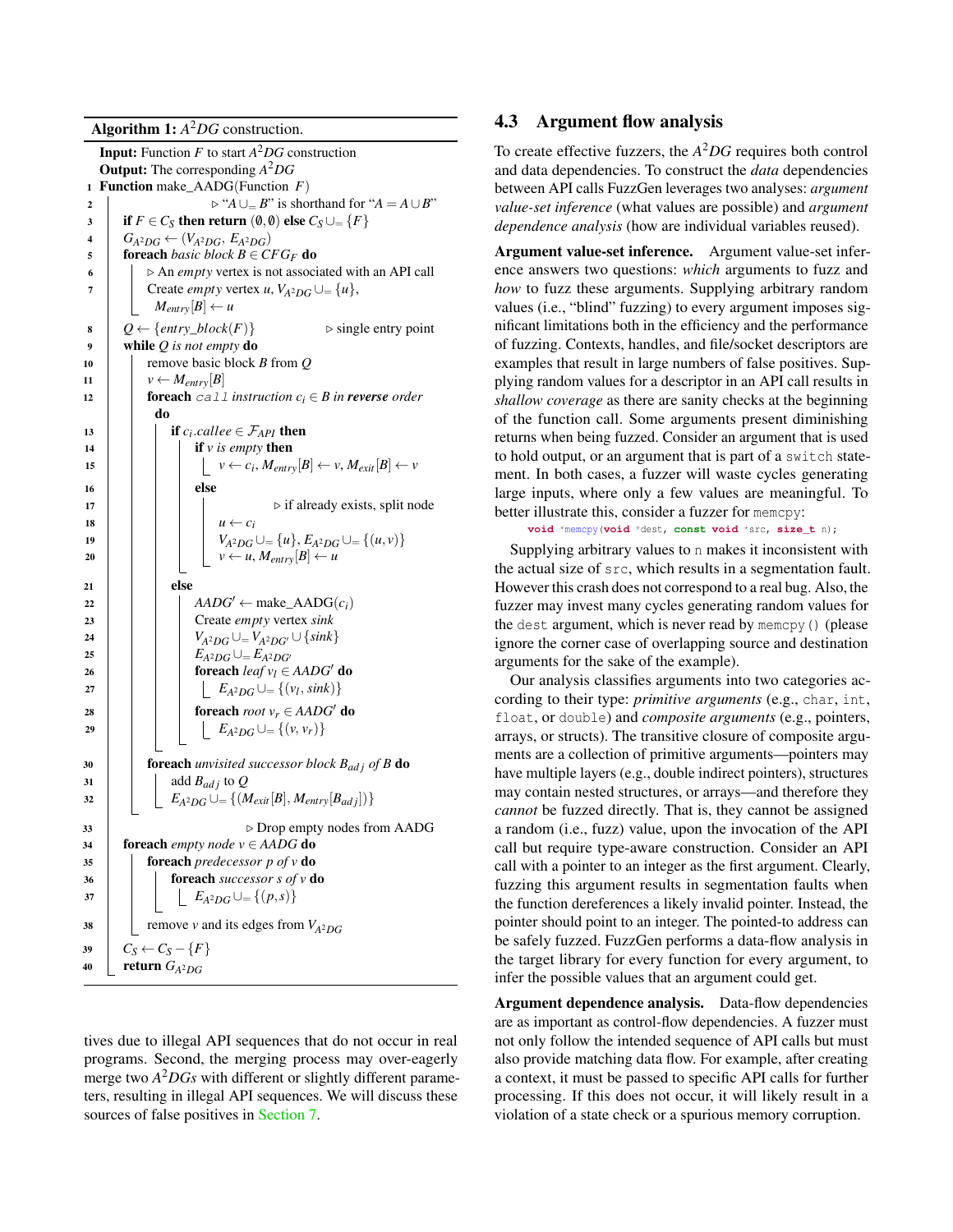<span id="page-7-0"></span>

Figure 4: FuzzGen implementation overview.

Data-flow dependencies in an *A* <sup>2</sup>*DG* can be intraprocedural and inter-procedural. First, FuzzGen identifies data dependencies through static per-function alias analysis of the code using libraries, tracking arguments and return values across API calls. Static alias analysis has the advantage of being complete, i.e., allowing any valid data-flow combinations but comes at the disadvantage of imprecision. For example, if two API calls both leverage a parameter of type struct libcontext then our static analysis may be unable to disambiguate if the parameters point to the same instance or to different instances. This over-approximation can result in spurious crashes. FuzzGen leverages backward and forward slicing on a per-method basis to reduce the imprecision due to basic alias analysis.

Second, FuzzGen identifies dependencies across functions: For each edge in the *A* <sup>2</sup>*DG*, FuzzGen performs another data flow analysis for each pair of arguments and return values to infer whether whether they are dependent on each other.

Two alternative approaches could either (i) leverage concrete runtime executions of the example code which would result in an under-approximation with the challenge of generating concrete input for the runtime execution or (ii) leverage an inter-function alias analysis that would come at high analysis cost. Our approach works well in practice and we leave exploration of more precise approaches as future work.

The *A* <sup>2</sup>*DG* (i.e., API layout) exposes the order and the dependencies between the previously discovered API calls. However, the arguments for the various API calls may expose further dependencies. The task of this part is twofold: *First*, it finds dependencies between arguments. For example, if an argument corresponds to a context that is passed to multiple consecutive API calls it should likely not be fuzzed between calls. *Second*, it performs backward slicing to analyze the data flow for each argument. This gives FuzzGen some indication on how to initialize arguments.

### 4.4 Fuzzer stub synthesis

Finally, FuzzGen creates fuzzer stubs for the different API calls and its arguments through the now complete *A* <sup>2</sup>*DG*. An important challenge when synthesizing fuzzer stubs is to balance between depth and breadth of the *A* <sup>2</sup>*DG* exploration. For example, due to loops, a fuzzer stub could continuously

call the same API function without making any progress.

Instead of generating many fuzzer stubs for each *A* <sup>2</sup>*DG*, FuzzGen creates a single stub that leverages the fuzzer's entropy to traverse the *A* <sup>2</sup>*DG*. At a high level, a stub encodes all possible paths (to a certain depth) through the *A* <sup>2</sup>*DG*. The first bits of the fuzzer input encode the path through the API calls of the *A* <sup>2</sup>*DG*. Note that FuzzGen only encodes the sequence of API calls through the bits, not the complete control flow through the library functions themselves. The intuition is that an effective fuzzer will "learn" that if certain input encodes an interesting path, mutating later bits to explore different dataflow along that path. As soon as the path is well-explored, the fuzzer will flip bits to follow an alternate path.

### 5 Implementation

The FuzzGen prototype is written in about 19,000 lines of C++ code, consisting of LLVM/Clang [\[25\]](#page-13-23) passes that implement the analyses and code to generate the fuzzers. FuzzGen generated fuzzers use libFuzzer [\[33\]](#page-14-8) and are compiled with Address Sanitizer [\[34\]](#page-14-17).

FuzzGen starts with a target library and performs a whole system analysis to discover all consumers of the library. The library and all consumers are then compiled to LLVM bitcode as our passes work on top of LLVM IR. [Figure 4](#page-7-0) shows a high level overview of the different FuzzGen phases.

The output of FuzzGen is a collection (one or more) of C++ source files. Each file is a fuzzer stub that utilizes libfuzzer [\[33\]](#page-14-8) to fuzz the target library.

Target API inference. FuzzGen infers the library API by intersecting the functions implemented in the target library and those that are declared in the consumers' header files.

*A* <sup>2</sup>*DG* construction. FuzzGen constructs a per-consumer *A* <sup>2</sup>*DG* by filtering out all non-API calls from each consumer's CFG, starting from the root functions. For program consumers, the root function is main. To support libraries as consumers, root functions are functions with no incoming edges (using a backwards data-flow analysis to reduce the imprecision through indirect control-flow transfers).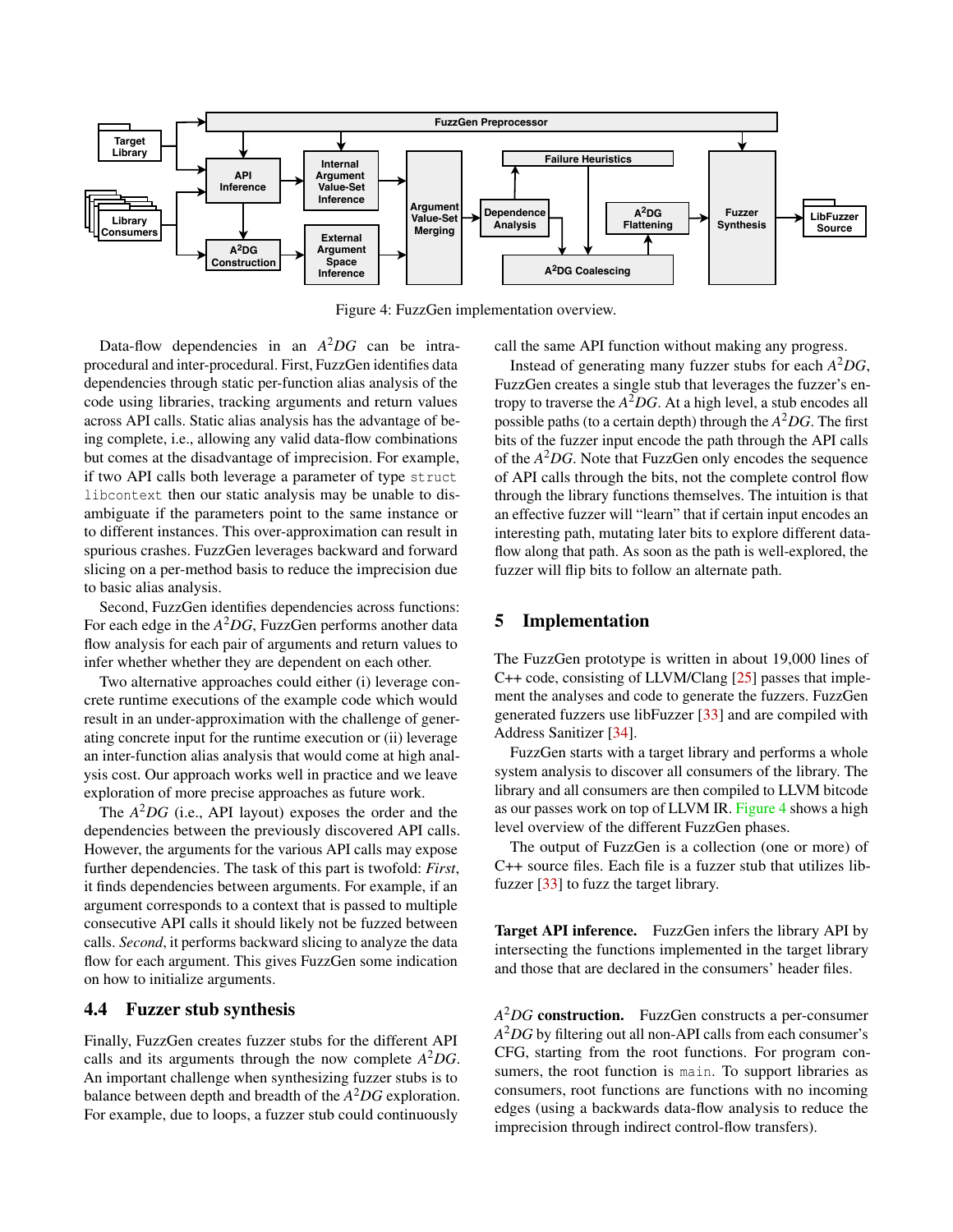<span id="page-8-0"></span>

| <b>Attribute</b> | <b>Description</b>                         |
|------------------|--------------------------------------------|
| dead             | Argument is not used                       |
| invariant        | Argument is not modified                   |
| predefined       | Argument takes a constant value from a set |
| random           | Argument takes any (random) value          |
| array            | Argument is an array (pointers only)       |
| array size       | Argument represents an array size          |
| output           | Argument holds output (destination buffer) |
| by value         | Argument is passed by value                |
| <i>NULL</i>      | Argument is a NULL pointer                 |
| function pointer | Argument is a function pointer             |
| dependent        | Argument is dependent on another argument  |

Table 1: Inferable argument attributes from value-set analysis.

Internal Argument Value-Set inference. Possible values and their corresponding types for the function arguments are calculated through a per-function data flow analysis. FuzzGen assigns different attributes to each argument based on these observations. These attributes allow the fuzzer to better explore the data space of the library. Note that this process is imprecise due to aliasing. [Table 1](#page-8-0) shows the set of possible attributes. For example, if an argument is only used in a switch statement, it can be encoded as a set of *predefined* values. Similarly, if the first access to an argument is a write, the argument is used to *output* information. Arguments that are not modified (such as file descriptors or buffer lengths) receive the *invariant* attribute.

External Argument Value-Set inference. Complementing the internal argument value-set inference, FuzzGen performs a backward slice from each API call through all consumers, assigning the same attributes to the arguments.

Argument Value-Set Merging. Due to imprecision in the analysis or potential misuses of the library, the attributes of the arguments may differ. We need to carefully consolidate the different attributes for each argument when merging the attributes. Generally, FuzzGen's analysis is more accurate with external arguments. These arguments tend to provide real use-cases of the function. Any internal assignments that give concrete values, are used to complement the externally observed values. Value-set merging is based on heuristics and may be adjusted in future work.

Dependence analysis. Knowing the possible values for each argument is not enough, the fuzzer must additionally know when to reuse the same variable across multiple functions. The dependence analysis infers when to reuse variables and when to create new ones between function calls. FuzzGen performs a per-consumer data-flow analysis using precise intra-procedural and coarse-grained inter-procedural tracking to connect multiple API calls. While a coarse-grained inter-procedural analysis may result in imprecision, it remains tractable and scales to large consumers. The analysis records any data flow between two API functions in the *A* <sup>2</sup>*DG*. Similarly to other steps, aliasing may lead to further imprecision.

Failure Heuristics. To handle some corner cases, FuzzGen uses a heuristic to discard error paths and dependencies. Many libraries contain ample error checking. Arguments are checked between API calls and, if an error is detected, the program signals an error. The argument analysis will detect theses checks as argument constraints. Instead of adding these checks to the  $A^2DG$ , we discard them. FuzzGen detects functions that terminate the program or pass on errors and starts the detection from there.

*A* <sup>2</sup>*DG* Coalescing. After initial *A* <sup>2</sup>*DG* construction, each consumer results in a set of at least one *A* <sup>2</sup>*DG*. To create fuzzers that explore more state, FuzzGen tries to coalesce different *A* <sup>2</sup>*DG*. Starting from an *A* <sup>2</sup>*DG* node where an API call shares the exact same argument types and attributes, FuzzGen continuously merges the nodes or adds new nodes that are different. If the two graphs cannot be merged, i.e., there is a conflict for an API call then FuzzGen returns two *A* <sup>2</sup>*DGs*. If desired, the analyst can override merging policies based on the returned *A* <sup>2</sup>*DGs*. However, coalescing may combine an API call sequence that results in a *state inconsistency* (see [Appendix A](#page-14-16) for an example). An analyst may optionally disable coalescing and produce a less generic fuzzer for each consumer. Although this approach cannot expose deeper dependencies, it increases parallelism, as different fuzzers can target different aspects of the library.

*A* <sup>2</sup>*DG* Flattening. So far, the *A* <sup>2</sup>*DG* may contain complex control flow and loops. To create simple fuzzers, we "flatten" the *A* <sup>2</sup>*DG* before synthesizing a fuzzer. Our flattening heuristic is to traverse the *A* <sup>2</sup>*DG* and to visit each API call at least once by removing backward edges (loops) and then applying a (relaxed) topological sort on the acyclic *A* <sup>2</sup>*DG* to find a valid order for API calls. While a topological sort would provide a total order of functions (and therefore result in an overly rigid fuzzer), we relax the sorting. At each step our algorithm removes all API functions of the same order and places them in a group of functions that may be called in random order.

Fuzzer Synthesis. Based on a flattened *A* <sup>2</sup>*DG*, FuzzGen translates nodes into API calls and lays out the variables according to the inferred data flow. The fuzzer leverages some fuzz input to decode a concrete sequence for each group of functions of the same order, resulting in a random sequence at runtime. Before compiling the fuzzer, FuzzGen must also include all the necessary header files. During the consumer analysis, FuzzGen records a dependence graph of all includes and, again, uses a topological sort to find the correct order for all the header files.

FuzzGen Preprocessor. The source code to LLVM IR translation is a lossy process. To include details such as header declarations, dependencies across header files, pointer arguments, array types, argument names, and struct names, FuzzGen leverages a preprocessor pass that records this information for later analysis.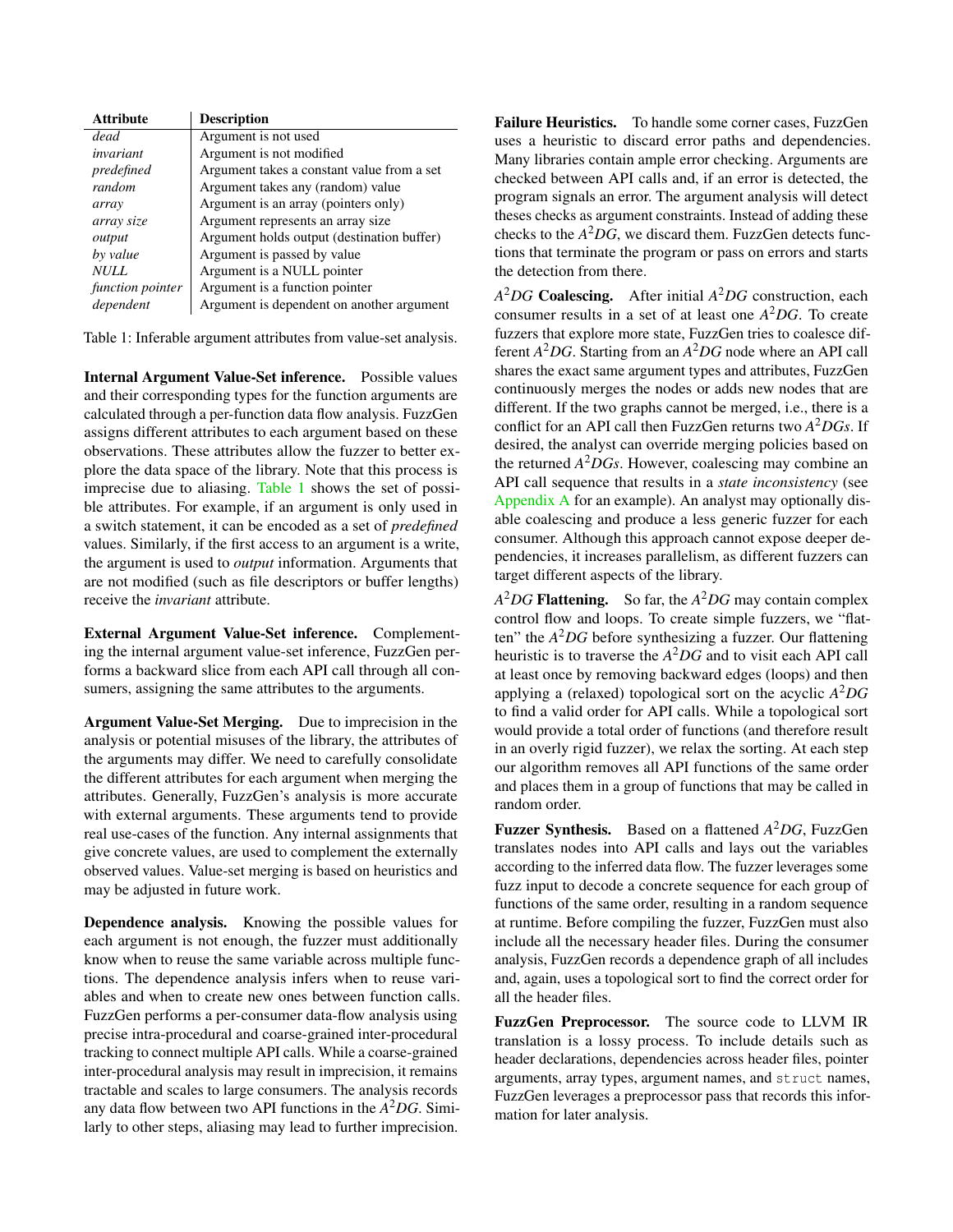<span id="page-9-1"></span>

|             |             |        | <b>Library Information</b> |                  |              |     |              |             | <b>Consumer Information</b> | <b>Final</b> $A^2DG$ |                |        |       |              |              |
|-------------|-------------|--------|----------------------------|------------------|--------------|-----|--------------|-------------|-----------------------------|----------------------|----------------|--------|-------|--------------|--------------|
|             | <b>Name</b> | lype   | <b>Src Files</b>           | <b>Total LoC</b> | <b>Funcs</b> | API | <b>Total</b> | <b>Used</b> | <b>Total LoC</b>            | Avg $D_c$            | <b>UAPI</b>    | Graphs | Coal. | <b>Nodes</b> | <b>Edges</b> |
|             | libhevc     | video  | 303                        | 113049           | 314          |     |              |             | 3880                        | 0.002                |                | 10     |       | 29           | 58           |
| ş           | libavc      | video  | 190                        | 83942            | 581          |     |              |             | 4064                        | 0.002                |                |        |       | 29           | 53           |
| a<br>÷<br>≏ | libmpeg2    | video  | 118                        | 19828            | 179          |     |              |             | 4230                        | 0.001                |                |        |       | 30           | 56           |
|             | libopus     | audio  | 315                        | 50983            | 276          | 65  | 23           |             | 1079                        | 0.074                | 12             |        |       | 24           | 30           |
|             | libgsm      | speech | 41                         | 6145             | 31           |     |              |             | 396                         | 0.060                | $\overline{ }$ |        |       | 57           | 88           |
|             | libypx      | video  | 1003                       | 352691           | 210          | 30  | 40           |             | 594                         | 0.075                | 13             |        |       | 29           | 46           |
|             | libaom      | video  | 955                        | 399645           | 4232         | 86  | 39           |             | 491                         | 0.106                | 17             |        |       | 40           | 51           |

Table 2: Codec libraries and consumers used in our evaluation. Library Information: Src Files = Number of source files, Total  $LoC = Total lines of code (without comments and blank lines), **Funcs** = Number of functions found in the library, **API** = Number of the image.$ of API functions. Consumer Information: Total = Total number of library consumers on the system, Used = Library consumers included in the evaluation, **Total LoC** = Total lines of code of all library consumers (without comments and blank lines), Avg  $D_c$  $=$  Average consumer density, UAPI = Number of API functions used in the consumers. Final  $A^2DG$ : Graphs = Total number of *A* <sup>2</sup>*DGs*, Coalesced = Number of nodes coalesced (same as the number of *A* <sup>2</sup>*DGs* merges, since our algorithm uses a single node for merging), Nodes, Edges = Total number of nodes and edges (respectively) in the final *A* <sup>2</sup>*DG*.

### <span id="page-9-0"></span>6 Evaluation

Evaluating fuzzing is challenging due to its inherent nondeterminism. Even similar techniques may exhibit vastly different performance characteristics due to randomness of input generation. *Klees. et al* [\[24\]](#page-13-5) set out guidelines and recommendations on how to properly compare different fuzzing techniques. Key to a valid comparison are (i) a sufficient number of test runs to assess the distribution using a statistical test, (ii) a sufficient length for each run, and (iii) standardized common seeds (i.e., a small set of valid corpus files in the right format).

Following these guidelines, we run our fuzzers five (5) times each (since results from a single run can be misleading), with twenty-four (24) hour timeouts. In the FuzzGen experiments, coverage tails off after a few hours with only small changes during the remainder of the test run (see [Figure 5\)](#page-11-0). Longer timeouts appear to have a negligible additional effect on our results.

The effectiveness of a fuzzer depends on the number of discovered bugs. However, code coverage is a complementing metric that reflects a fuzzer's effectiveness to generate inputs that cover large portions of the program. Performance is an orthogonal factor as more executed random tests broadly increase the chances of discovering a bug.

Due to the lack of extensive previous work on library fuzzing, we cannot compare FuzzGen to other automatic library fuzzers. As mentioned in [Section 1,](#page-0-0) the primary method for library fuzzing is to (manually) write a fuzzer stub that leverages the libFuzzer [\[33\]](#page-14-8) engine. We evaluate our FuzzGen prototype on AOSP and Debian. Evaluating and testing FuzzGen on two different systems demonstrates the ability to operate in different environments with different sets of library consumers. Additionally, we compare FuzzGen against libFuzzer stubs written by a human analyst. A second method is to find a library consumer (which is a standalone application) and use any of the established fuzzing techniques. We

forfeit the second method as the selection of the standalone application will be arbitrary and highly influence the results. There is no good metric on how an analyst would select the "best" standalone application.

To compare FuzzGen, we select seven (7) widely deployed codec libraries to fuzz. There are two main reasons for selecting codec libraries. *First*, codec libraries present a broad attack surface especially for Android, as they can be remotely reached from multiple vectors as demonstrated in the Stage-Fright [\[17\]](#page-13-13) attacks. *Second*, codec libraries must support a wide variety of encoding formats. They consist of complex parsing code likely to contain more bugs and vulnerabilities.

We manually analyzed the API usage of each library and wrote manual fuzzer stubs for libhevc, libavc, libmpeg2, and libgsm. Luckily AOSP already provides manually written fuzzers libopus, libvpx, and libaom which we can readily use. Some libraries such as libmpeg2 have complicated interface (see [Section 2\)](#page-2-1) and it took several weeks to sufficiently understand all libraries and write the corresponding fuzzer stubs. In comparison, FuzzGen generates a fuzzer in a few minutes given the LLVM IR of the library and the consumers.

[Table 2](#page-9-1) shows all libraries that we used in the evaluation for AOSP and Debian. Note that the libhevc, libavc, and libmpeg2 libraries have a single API call (see [Figure 2](#page-2-0) for an example) that acts as a dispatcher to a large set of internal functions. To select the appropriate operation, the program initializes a command field of a special struct which is passed to the function. Such dispatcher functions are challenging for fuzzer synthesis and we chose these libraries to highlight the effectiveness of FuzzGen.

#### 6.1 Consumer Ranking

When synthesizing fuzzers, methods for consumer selection are important. Fuzzers based on more consumers tend to include more functionality. This functionality, represented by new API calls and transitions between API functions, can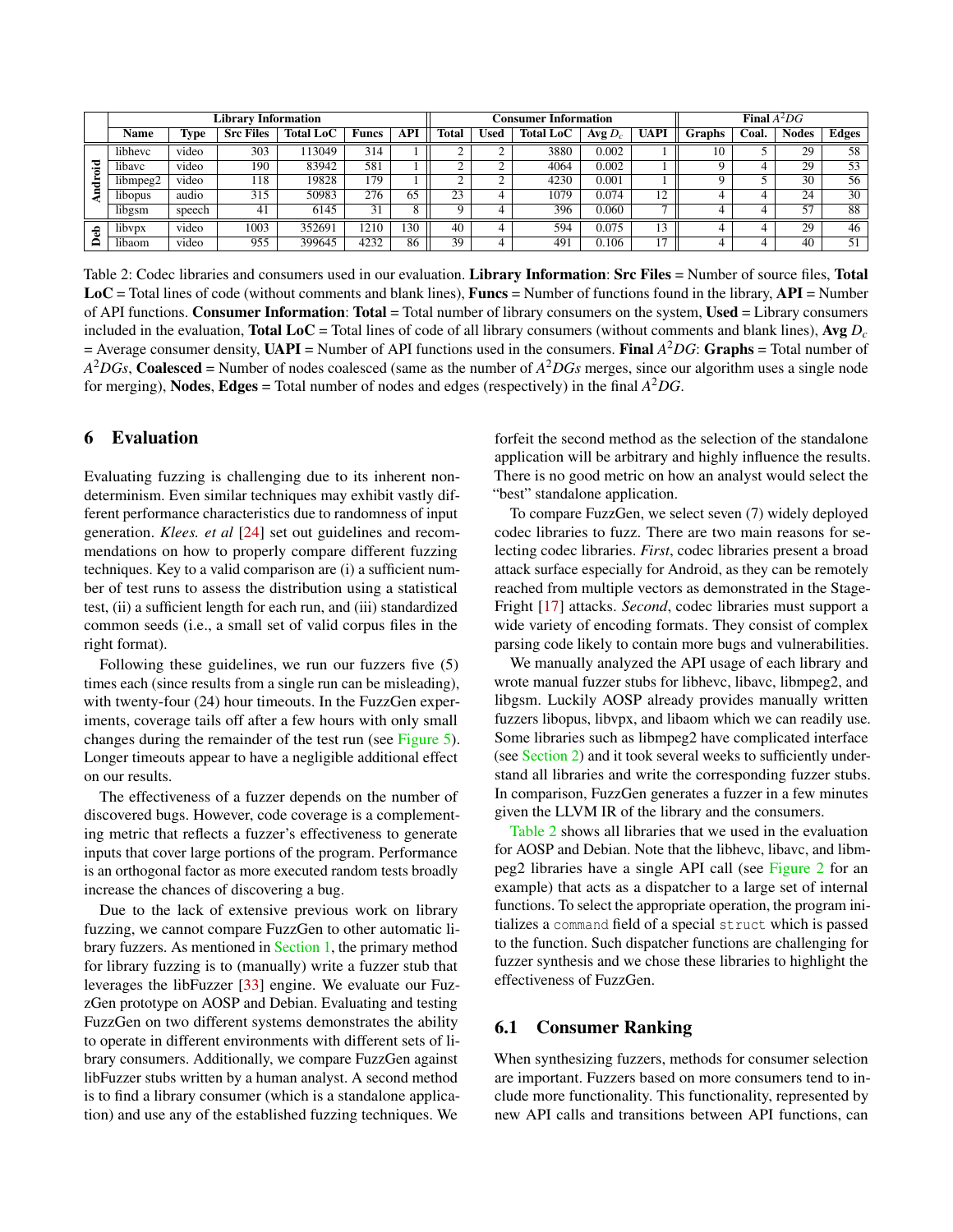<span id="page-10-0"></span>

|          | <b>Manual fuzzer information</b> |                       |       |                   |      |       |       | FuzzGen fuzzer information |     |                     |                   |            |       |        |              | <b>Difference</b> |                |          |                          |
|----------|----------------------------------|-----------------------|-------|-------------------|------|-------|-------|----------------------------|-----|---------------------|-------------------|------------|-------|--------|--------------|-------------------|----------------|----------|--------------------------|
| Library  | <b>Total</b>                     | Edge Coverage $(\% )$ |       | <b>Bugs Found</b> |      | exec/ | Total | Edge Coverage $(\% )$      |     |                     | <b>Bugs Found</b> |            | exec/ |        | ∴ov          | <b>Bugs</b>       |                |          |                          |
|          | LoC                              | Max                   | Avg   | Min               | Std  |       |       | sec                        | LoC | Max                 | Avg               | Min        | Std   |        | $\mathbf{U}$ | sec               |                |          |                          |
| libhevc  | 308                              | 56.15                 | 55.70 | 55.32             | 0.32 | 2493  | 23    | 83                         | 170 | 74.50               | 74.16             | 74.01      | 0.18  | 404    |              | 29                | $0.01^{\circ}$ | $+18.46$ | $-16$                    |
| libavc   | 306                              | 54.9                  | 50.30 | 44.71             | .28  | 283   |       | $*8$                       | 155 | 70.62               | 65.98             | 64.65      | 2.33  |        |              | ا 5               | 0.008          | $+15.68$ | $\overline{\phantom{0}}$ |
| libmpeg2 | 457                              | 51.39                 | 49.59 | 45.42             | 14   | 1509  |       | 20                         | 204 | 56.95               | 56.60             | 56.26      | 0.26  | 6753   |              | 47                | 0.012          | $+7.01$  |                          |
| libopus  | 125                              | 5.85ء                 | 15.7  | 5.16              | 0.27 | 0     |       | 74                         | 624 | 39.99               | 35.22             | 32.63      | 3.08  | ! 10   |              | 218               | 0.012          | $+19.51$ | $+3$                     |
| libgsm   | 121                              | 75                    | 75.55 | 75.31             | 0.00 | 0     |       | 5966                       | 490 | 69.40               | 68.20             | -67<br>.40 | 0.77  | 229    |              | 4682              | 0.012          | 7.35     | $+1$                     |
| libypx   | 122<br>. 44                      | 54.79                 | 54.13 | 53.61             | 0.49 | 0     |       | 63                         | 48  | 52.                 | 50.99             | 48.05      | .52   | 464652 |              | 2060              | 0.012          | -3.14    | $+1$                     |
| libaom   | 69                               | -54<br>44.5           | 35.03 | 30.40             |      | 57    |       |                            | 132 | $\frac{1}{2}$<br>41 | 33.43             | 25.96      | 5.87  | 75     |              | 166               | 0.674          | $-1.60$  |                          |

Table 3: Results from fuzzer evaluation on codec libraries. We run each fuzzer 5 times. Total LoC = Total lines of fuzzer code, Edge Coverage  $% =$  edge coverage (max: maximum covarage from best run, avg: average coverage across all runs, min: maximum coverage from the worst run, **std**: standard deviation of the coverage), **Bugs found** = Number of total ( $T$ ) and unique (U) bugs found, exec/sec = Average executions per second (from all runs), Difference = The difference between FuzzGen and manual fuzzers (*p* value from Mann-Whitney U test, unique bugs and maximum edge coverage). \*The executions per second in this case are low because all 283 discovered bugs are timeouts.

increase the fuzzer's complexity. An efficient fuzzer must take both the amount of API calls and the underlying complexity into account. It is important to consider how much initialization state should be constructed before fuzz input is injected into the process. It is also important to determine how many API calls should be used in a single fuzzer to target a particular aspect of the library. During the evaluation, we observed that adding certain consumers increased *A* <sup>2</sup>*DG* complexity without increasing the API diversity or covering new functionality. Merging too many consumers increases *A* <sup>2</sup>*DG* complexity without resulting in more interesting paths. Adding other consumers lead to the *state inconsistency* problem. Restricting the analysis to few consumers resulted in a more representative *A* <sup>2</sup>*DG*, but opens another question: which set of consumers provide a representative set of API calls?

FuzzGen ranks the "quality" of consumers from a fuzzing perspective and creates fuzzers from high quality consumers. The intuition is the number of API calls per lines of consumer code (i.e., the fraction of API calls in a consumer) correlates to a relatively high usage of the target API. That is, FuzzGen selects consumers that are "library oriented". We empirically found that using four consumers demonstrates all features of our prototype, such as *A* <sup>2</sup>*DG* coalescing, and results in small fuzzers that are easy to verify. For the evaluation, the generated fuzzers are manually verified to not violate the implicit API dependencies or generate false positives.

However, in [Appendix B](#page-15-1) we demonstrate how the number of consumers affects the set of API functions and how the generated *A* <sup>2</sup>*DGs* participate in the fuzzer. The number of applied consumers *tail off* at a certain point. That is, additional consumers increase fuzzer complexity without adding new "interesting" coverage of the API. In future work we plan to explore other heuristics or even random selections of consumers to construct potentially more precise *A* <sup>2</sup>*DGs*.

Formally, our heuristic for ranking consumers, is called *consumer density*, *Dc*, and defined as follows:

$$
\mathcal{D}_c \leftarrow \frac{\# distinct API calls}{Total lines of real code} \tag{2}
$$

#### 6.2 Measuring code coverage

Code coverage is important both as feedback for the fuzzer during execution and to compare different fuzzers' ability to explore a given program. Code overage can be measured at different granularities: function, basic block, instruction, basic block edges, and even lines of source code. FuzzGen, like AFL and libFuzzer, uses basic block edge coverage.

For the evaluation, FuzzGen uses SanitizerCoverage [\[9\]](#page-13-24), a feature that is available in Clang. During compilation, SanitizerCoverage adds instrumentation functions between CFG edges to trace program execution. To optimize performance, SanitizerCoverage does not add instrumentation functions on *every* edge as many edges are considered redundant. This means that the total number of edges that are available for instrumentation during fuzzing do not correspond to the total number of edges in the CFG.

Measuring code coverage for a single fuzzing run may be misleading [\[24\]](#page-13-5). To address this, statistical testing is conducted across the five runs to calculate the *average* coverage over time. Since new code paths are found at different times, we cannot simply calculate the average coverage for a given time. To overcome this problem we use *linear interpolation* to approximate the coverage for each fuzzing run at given time intervals. Then we calculate the average code coverage on each interval and visualize it in [Figure 5](#page-11-0) and [Figure 6.](#page-11-1) Finally, we also report the results of the Mann-Whitney U test, comparing the maximum coverage across all runs for manual/generated fuzzers, according to [\[3\]](#page-13-25). The coverage of the FuzzGen generated fuzzers are better ( $p < 0.05$ , two-tailed) than the manually written fuzzers for all libraries except for libaom, where the result is not statistically significant.

## 6.3 Android evaluation

To evaluate FuzzGen on Android, we set up a small device cluster (details are shown in Appendix  $D$ ) to fuzz the first five (5) libraries. [Table 3](#page-10-0) shows the results of our fuzzing execution. The first observation is that manual fuzzers are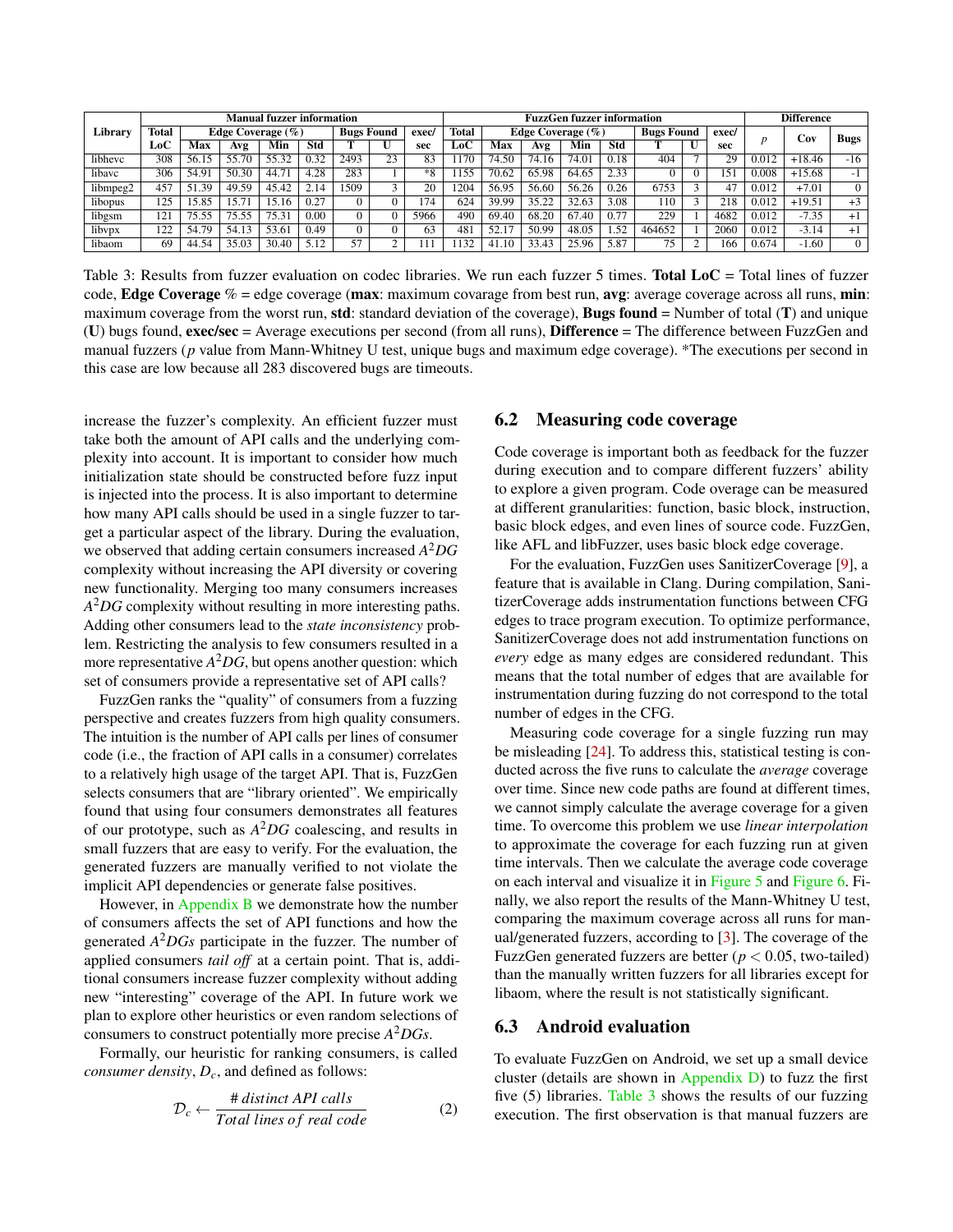<span id="page-11-0"></span>

Figure 5: Code coverage (%) over time for each library. Blue line shows the average edge coverage over time for manual fuzzers and orange line shows the edge coverage for the best single run (among the 5) for manual fuzzers. Similarly, the green line shows the average edge coverage for FuzzGen fuzzers, and the red line the edge coverage from best single run for FuzzGen fuzzers.

<span id="page-11-1"></span>

Figure 6: Code coverage over time for libaom.

smaller in size as they target only a specific part of the library (e.g., a decoding routine). Second, manual fuzzers are more targeted. Due to the focus on a single component, manual fuzzers can expose more bugs in that component compared to FuzzGen fuzzers. Meanwhile, FuzzGen fuzzers are broader and achieve a higher code coverage as they encode more diverse API interactions. This however imposes complexity which results in performance overhead, reducing the number of executions per second. Given more additional resources, FuzzGen fuzzers therefore allow the exploration of a broader program surface in the long run.

To get a better intuition on the evolution of the fuzzing process, we visualize the edge coverage over time as shown in [Figure 5a](#page-11-0) through [Figure 5e.](#page-11-0) The libopus library has lower

total coverage (39.99%) than the other libraries tested. This is because all selected consumers focused on the decoding functionality. This aspect is highlighted in [Table 2,](#page-9-1) where the fuzzer includes only 12 API calls while the API exposes 65 functions. A different selection of library consumers that utilize more aspects of the library (e.g., encoding functionality), would result in higher coverage, illustrating that selection of library consumers is crucial for FuzzGen fuzzing.

One of the key advantages of FuzzGen compared to manual fuzzer collection is the scalability and automation that FuzzGen provides. FuzzGen can leverage different sets of consumers to create many different fuzzers (e.g., a fuzzer stub focusing on encoding while another fuzzer stub focuses on decoding), allowing an analyst to explore different parts of the API in depth without having to manually create individual fuzzer stubs. These automatically created fuzzers can run at scale, simplifying the work of the analyst.

### 6.4 Debian evaluation

The Debian evaluation shows similar results to the Android evaluation. Two (2) additional codec libraries were selected for FuzzGen fuzzer generation. It is important to note the difference in library consumer selection. On Android, consumers are limited to those present in AOSP. On Debian, the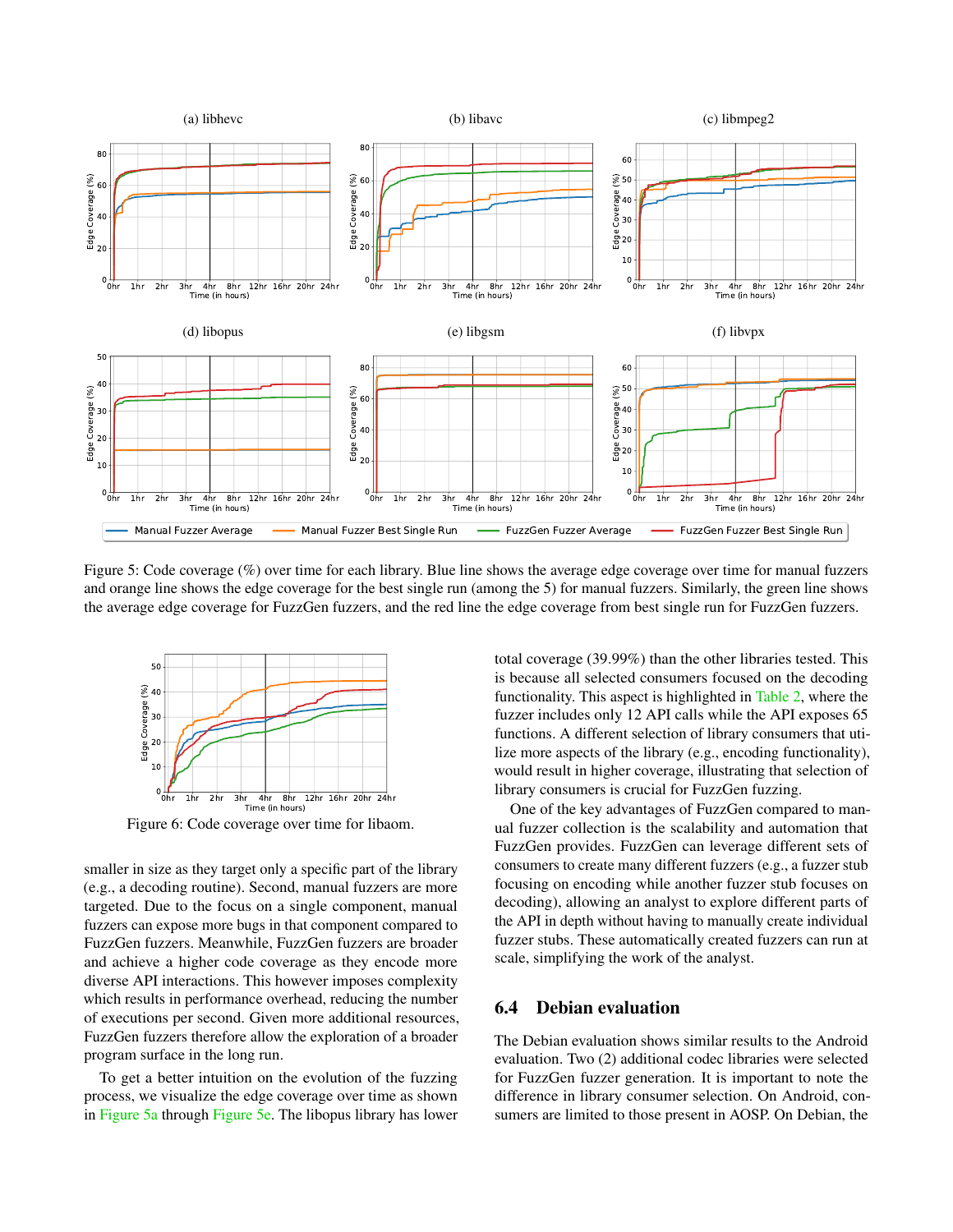package manager is referenced to search for consumers that depend on the given library. In both cases we leverage a "finite" ecosystem where we can iterate through all available packages and select candidates to synthesize our fuzzers.

The last two columns of [Table 3](#page-10-0) show the results of running libvpx and libaom on Debian. The edge coverage over time is shown in [Figure 5f](#page-11-0) and [Figure 6](#page-11-1) respectively. The first observation is that manual fuzzers have a lower rate of executions per second even though they are much smaller in size. This is because they contain *loops*. That is, they use a loop to continuously feed random input to the decoder. FuzzGen fuzzers are loop-free, which implies they spend less time on individual random inputs. For both libvpx and libaom, decoding multiple frames results in building a more complicated *decoding state*, which in turn triggers deeper code paths. It is better to have a fuzzer that contains loops for these cases, even though it achieves lower executions per second. For libopus, the decoding state is much simpler—since it is an audio library—so decoding multiple frames on each random input, affects performance, which results in a lower coverage.

#### <span id="page-12-0"></span>7 Discussion and future work

Our prototype demonstrates the power of automatic fuzzer generation and API dependency analysis. As this is a first step towards automation, we would like to highlight several opportunities for improvement.

Maximum code coverage FuzzGen generated fuzzers achieve 54.94% coverage on average compared to manually written fuzzers that achieve only 48.00%. While FuzzGen vastly simplifies the generation of fuzzers, it remains an open question if the additional coverage substantially improves the fuzzing effectiveness in itself and if full cumulative coverage can be achieved by improving FuzzGen. The coverage we report is the cumulative coverage across all inputs in a single run. Given a fuzzer stub, only a certain amount of coverage can be achieved given through a combination of the used API functions and the arguments used for those functions. The problem of the maximum possible coverage that a fuzzer can achieve given a fuzzer stub is left for future work.

Single library focus. For now, FuzzGen focuses on a single target library and does not consider interactions between libraries. FuzzGen could be extended to support multiple libraries and interactions between libraries. This extension poses the interesting challenge of complex inter-dependencies but will allow the exploration of such inter-dependencies through an automated fuzzer. We leave this as future work.

Coalescing dependence graphs into a unifying *A* <sup>2</sup>*DG*. When multiple library consumers are available, FuzzGen has to either *coalesce* all generated *A* <sup>2</sup>*DG* into a single one or generate a separate fuzzer of each library consumer While the first approach can expose deeper dependencies and therefore

achieve deeper coverage, it could potentially result in state inconsistencies. The latter approach increases parallelism, as different clusters can fuzz different aspects of the library.

False positives. Imprecision in the static analysis and the *A* <sup>2</sup>*DG* coalescing may result in spurious paths that result in false positives. Fuzzing libraries is inherently challenging as the API dependencies are not known. The analysis could trace benign executions and extract benign API sequences to construct the *A* <sup>2</sup>*DG*. This would result in an under-approximation of all valid API sequences. However, the static analysis combined with *A* <sup>2</sup>*DG* coalescing results in an over-approximation. We argue that the over-approximation results in additional freedom for the fuzzer to generate more interesting path combinations, allowing FuzzGen to trigger deep bugs at the cost of a small false positive rate. In general, we propose to validate the API sequence during triaging. The analyst can trace the set of API calls and their parameters and manually check, for each reported crash, that the API sequence is valid. We empirically discovered that for some but few merged consumers, the likelihood of false positives is low. For our evaluation, we manually verified that the fuzzers cannot create false positives by double checking all API sequences.

#### 8 Conclusion

Despite their effectiveness in vulnerability discovery, existing fuzzing techniques do not transfer well to libraries. Libraries cannot run as standalone applications and fuzzing them requires either a manually written libFuzzer stub that utilizes the library, or to fuzz the library through a library consumer. The wide diversity of the API and the interface of various libraries further complicates this task. To address this challenge, we presented FuzzGen, a framework that automatically infers API interactions from a library and synthesizes a targetspecific fuzzer for it. FuzzGen leverages a whole system analysis to collect library consumers and builds an Abstract API Dependence Graph (*A* <sup>2</sup>*DG*) for them.

We evaluated FuzzGen on 7 codec libraries —which are notorious for having a complicated interface— and in all cases, the generated fuzzers were able to discover 17 previously unknown vulnerabilities and received 6 CVEs.

The source code of our prototype is available online at <https://github.com/HexHive/FuzzGen>.

### Acknowledgments

We thank our shepherd Tuba Yavuz and the anonymous reviewers for their insightful comments. This project has received funding from the European Research Council (ERC) under the European Union's Horizon 2020 research and innovation programme (grant agreement No. 850868).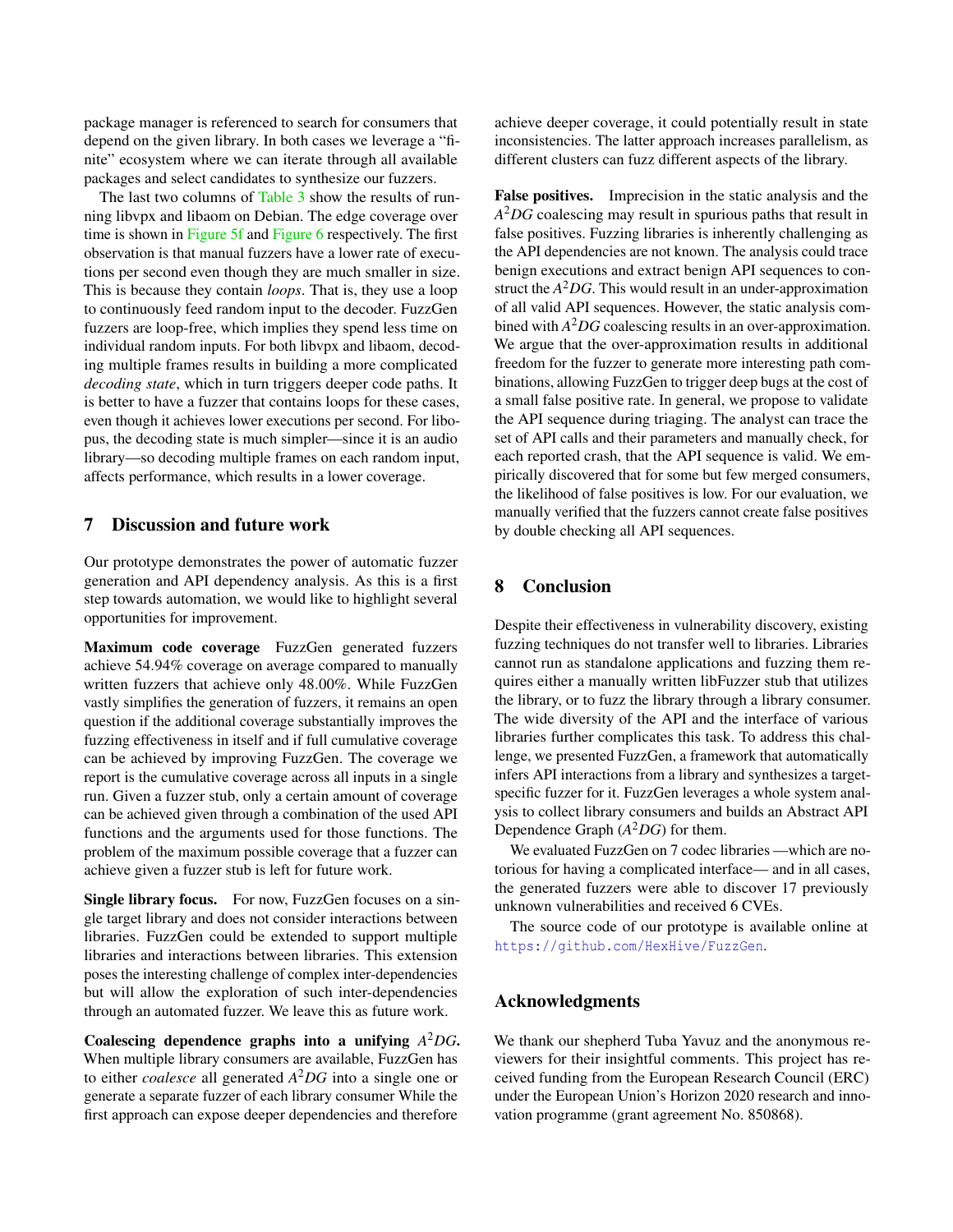### References

- <span id="page-13-14"></span>[1] Dave Aitel. An introduction to spike, the fuzzer creation kit. *presentation slides), Aug*, 2002.
- <span id="page-13-6"></span>[2] Open Handset Alliance. Android open source project, 2011.
- <span id="page-13-25"></span>[3] Andrea Arcuri and Lionel Briand. A hitchhiker's guide to statistical tests for assessing randomized algorithms in software engineering. *Software Testing, Verification and Reliability*, 24(3):219–250, 2014.
- <span id="page-13-20"></span>[4] Domagoj Babic, Stefan Bucur, Yaohui Chen, Franjo ´ Ivančić, Tim King, Markus Kusano, Caroline Lemieux, László Szekeres, and Wei Wang. Fudge: fuzz driver generation at scale. In *Proceedings of the 2019 27th ACM Joint Meeting on European Software Engineering Conference and Symposium on the Foundations of Software Engineering*, pages 975–985. ACM, 2019.
- <span id="page-13-2"></span>[5] Marcel Böhme, Van-Thuan Pham, Manh-Dung Nguyen, and Abhik Roychoudhury. Directed greybox fuzzing. In *Proceedings of the 2017 ACM SIGSAC Conference on Computer and Communications Security*, 2017.
- <span id="page-13-1"></span>[6] Marcel Böhme, Van-Thuan Pham, and Abhik Roychoudhury. Coverage-based greybox fuzzing as markov chain. *IEEE Transactions on Software Engineering*, 2017.
- <span id="page-13-22"></span>[7] Hao Chen and David Wagner. Mops: an infrastructure for examining security properties of software. In *Proceedings of the 9th ACM conference on Computer and communications security*, 2002.
- <span id="page-13-4"></span>[8] Peng Chen and Hao Chen. Angora: Efficient fuzzing by principled search. *arXiv preprint arXiv:1803.01307*, 2018.
- <span id="page-13-24"></span>[9] The clang development team: Sanitizer coverage. [http://clang.llvm.org/docs/](http://clang.llvm.org/docs/SanitizerCoverage.html) [SanitizerCoverage.html](http://clang.llvm.org/docs/SanitizerCoverage.html), 2015.
- <span id="page-13-19"></span>[10] Jake Corina, Aravind Machiry, Christopher Salls, Yan Shoshitaishvili, Shuang Hao, Christopher Kruegel, and Giovanni Vigna. Difuze: interface aware fuzzing for kernel drivers. In *Proceedings of the 2017 ACM SIGSAC Conference on Computer and Communications Security*, 2017.
- <span id="page-13-12"></span>[11] CVE-2017-0858: libavc: Another vulnerability in the android media framework. [https://nvd.nist.gov/](https://nvd.nist.gov/vuln/detail/CVE-2017-0858) [vuln/detail/CVE-2017-0858](https://nvd.nist.gov/vuln/detail/CVE-2017-0858), 2017.
- <span id="page-13-11"></span>[12] CVE-2017-13187: libhevc: An information disclosure vulnerability in the android media framework. [https:](https://nvd.nist.gov/vuln/detail/CVE-2017-13187) [//nvd.nist.gov/vuln/detail/CVE-2017-13187](https://nvd.nist.gov/vuln/detail/CVE-2017-13187), 2017.
- <span id="page-13-10"></span>[13] CVE-2019-2106: libhevc: Stack-buffer-underflow in ihevc sao edge offset class2 chroma ssse3. [https:](https://nvd.nist.gov/vuln/detail/CVE-2019-2106) [//nvd.nist.gov/vuln/detail/CVE-2019-2106](https://nvd.nist.gov/vuln/detail/CVE-2019-2106), 2019.
- <span id="page-13-9"></span>[14] CVE-2019-2107: libhevc: Multiple heap-buffer overflows in ihevcd\_decode. [https://nvd.nist.gov/](https://nvd.nist.gov/vuln/detail/CVE-2019-2107) [vuln/detail/CVE-2019-2107](https://nvd.nist.gov/vuln/detail/CVE-2019-2107), 2019.
- <span id="page-13-8"></span>[15] CVE-2019-2108: libhevc: Stack-buffer-overflow in ihevcd\_ref\_list, 2019.
- <span id="page-13-7"></span>[16] CVE-2019-2176: Heap buffer overflow in libhevcdec, 2019.
- <span id="page-13-13"></span>[17] Joshua Drake. Stagefright: Scary code in the heart of android. *BlackHat USA*, 2015.
- <span id="page-13-15"></span>[18] Michael Eddington. Peach fuzzing platform. *Peach Fuzzer*, 2011.
- <span id="page-13-3"></span>[19] Shuitao Gan, Chao Zhang, Xiaojun Qin, Xuwen Tu, Kang Li, Zhongyu Pei, and Zuoning Chen. Collafl: Path sensitive fuzzing. In *CollAFL: Path Sensitive Fuzzing*, 2018.
- <span id="page-13-0"></span>[20] Patrice Godefroid. From blackbox fuzzing to whitebox fuzzing towards verification. In *Presentation at the 2010 International Symposium on Software Testing and Analysis*, 2010.
- <span id="page-13-21"></span>[21] Boyuan He, Vaibhav Rastogi, Yinzhi Cao, Yan Chen, VN Venkatakrishnan, Runqing Yang, and Zhenrui Zhang. Vetting ssl usage in applications with sslint. In *2015 IEEE Symposium on Security and Privacy (SP)*, 2015.
- <span id="page-13-16"></span>[22] S Hocevar. zzuf—multi-purpose fuzzer, 2011.
- <span id="page-13-17"></span>[23] James C King. Symbolic execution and program testing. *Communications of the ACM*, 1976.
- <span id="page-13-5"></span>[24] George Klees, Andrew Ruef, Benji Cooper, Shiyi Wei, and Michael Hicks. Evaluating fuzz testing. In *Proceedings of the 2018 ACM SIGSAC Conference on Computer and Communications Security*, 2018.
- <span id="page-13-23"></span>[25] Chris Lattner and Vikram Adve. Llvm: A compilation framework for lifelong program analysis & transformation. In *Proceedings of the international symposium on Code generation and optimization: feedback-directed and runtime optimization*, 2004.
- <span id="page-13-18"></span>[26] Caroline Lemieux and Koushik Sen. Fairfuzz: A targeted mutation strategy for increasing greybox fuzz testing coverage. In *Proceedings of the 33rd ACM/IEEE International Conference on Automated Software Engineering*, 2018.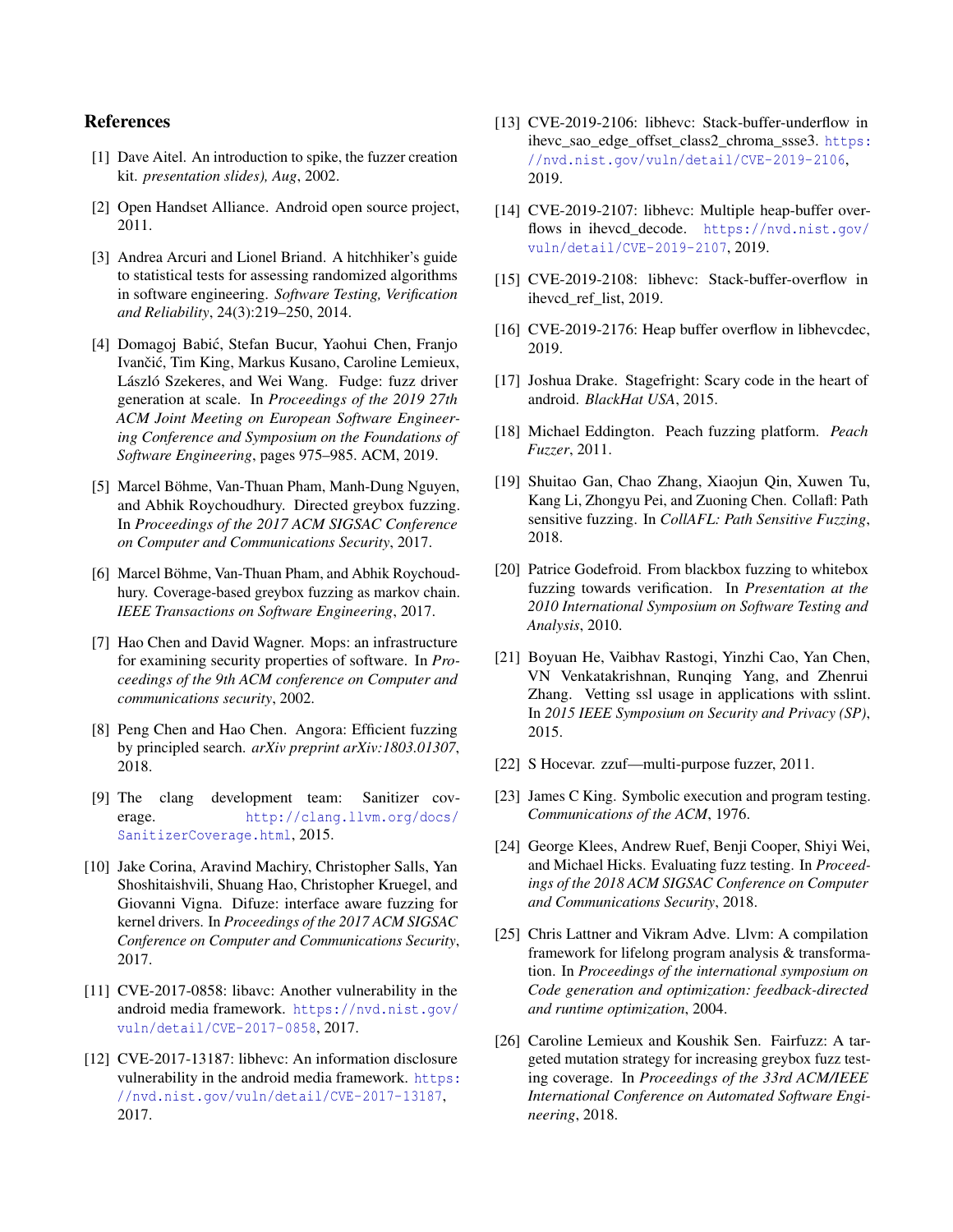- <span id="page-14-2"></span>[27] Richard McNally, Ken Yiu, Duncan Grove, and Damien Gerhardy. Fuzzing: the state of the art. Technical report, DEFENCE SCIENCE AND TECHNOLOGY ORGAN-ISATION EDINBURGH (AUSTRALIA), 2012.
- <span id="page-14-6"></span>[28] Hui Peng, Yan Shoshitaishvili, and Mathias Payer. Tfuzz: fuzzing by program transformation, 2018.
- <span id="page-14-12"></span>[29] Michael Pradel and Thomas R. Gross. Automatic generation of object usage specifications from large method traces. In *International Conference on Automated Software Engineering*, 2009.
- <span id="page-14-13"></span>[30] Michael Pradel and Thomas R. Gross. Leveraging test generation and specification mining for automated bug detection without false positives. In *International Conference on Software Engineering*, 2012.
- <span id="page-14-5"></span>[31] Sanjay Rawat, Vivek Jain, Ashish Kumar, Lucian Cojocar, Cristiano Giuffrida, and Herbert Bos. Vuzzer: Application-aware evolutionary fuzzing. In *Proceedings of the Network and Distributed System Security Symposium (NDSS)*, 2017.
- <span id="page-14-9"></span>[32] Juha Röning, M Lasko, Ari Takanen, and R Kaksonen. Protos-systematic approach to eliminate software vulnerabilities. *Invited presentation at Microsoft Research*, 2002.
- <span id="page-14-8"></span>[33] K Serebryany. libfuzzer: A library for coverage-guided fuzz testing (within llvm).
- <span id="page-14-17"></span>[34] Konstantin Serebryany, Derek Bruening, Alexander Potapenko, and Dmitriy Vyukov. Addresssanitizer: A fast address sanity checker. In *USENIX Annual Technical Conference*, 2012.
- <span id="page-14-0"></span>[35] Kostya Serebryany. Oss-fuzz. [https://github.com/](https://github.com/google/oss-fuzz) [google/oss-fuzz](https://github.com/google/oss-fuzz).
- <span id="page-14-1"></span>[36] Kostya Serebryany. Oss-fuzz - google's continuous fuzzing service for open source software. [https://](https://www.usenix.org/conference/usenixsecurity17/technical-sessions/presentation/serebryany) [www.usenix.org/conference/usenixsecurity17/](https://www.usenix.org/conference/usenixsecurity17/technical-sessions/presentation/serebryany) [technical-sessions/presentation/serebryany](https://www.usenix.org/conference/usenixsecurity17/technical-sessions/presentation/serebryany), 2017.
- <span id="page-14-4"></span>[37] Nick Stephens, John Grosen, Christopher Salls, Andrew Dutcher, Ruoyu Wang, Jacopo Corbetta, Yan Shoshitaishvili, Christopher Kruegel, and Giovanni Vigna. Driller: Augmenting fuzzing through selective symbolic execution. In *NDSS*, 2016.
- <span id="page-14-18"></span>[38] Gary J Sullivan, Jens-Rainer Ohm, Woo-Jin Han, Thomas Wiegand, et al. Overview of the high efficiency video coding(hevc) standard. *IEEE Transactions on circuits and systems for video technology*, 2012.
- <span id="page-14-10"></span>[39] Robert Swiecki. Honggfuzz. *Available online a t: http://code. google. com/p/honggfuzz*, 2016.
- <span id="page-14-15"></span>[40] Fabian Yamaguchi, Nico Golde, Daniel Arp, and Konrad Rieck. Modeling and discovering vulnerabilities with code property graphs. In *Security and Privacy (SP), 2014 IEEE Symposium on*, 2014.
- <span id="page-14-11"></span>[41] Wei You, Peiyuan Zong, Kai Chen, XiaoFeng Wang, Xiaojing Liao, Pan Bian, and Bin Liang. Semfuzz: Semantics-based automatic generation of proof-ofconcept exploits. In *Proceedings of the 2017 ACM SIGSAC Conference on Computer and Communications Security*, 2017.
- <span id="page-14-7"></span>[42] Insu Yun, Sangho Lee, Meng Xu, Yeongjin Jang, and Taesoo Kim. Qsym: a practical concolic execution engine tailored for hybrid fuzzing. In *27th USENIX Security Symposium (USENIX Security 18)*, 2018.
- <span id="page-14-14"></span>[43] Insu Yun, Changwoo Min, Xujie Si, Yeongjin Jang, Taesoo Kim, and Mayur Naik. APISan: Sanitizing API Usages through Semantic Cross-checking. In *Usenix Security Symposium*, 2016.
- <span id="page-14-3"></span>[44] Michal Zalewski. American fuzzy lop, 2015.

#### <span id="page-14-16"></span>A State Inconsistency

Although coalescing increases the generality of the fuzzers, it suffers from the *state inconsistency* problem. Consider for instance a fuzzer of a socket library and two library consumers (a) and (b) as shown below:

|                | 'a'                                                   |                                |                                        |
|----------------|-------------------------------------------------------|--------------------------------|----------------------------------------|
|                | $10 \text{ close}(sd);$                               | close(sd);                     | close(sd);                             |
| $\mathbf Q$    | $\frac{1}{2}$ write $\left(\text{sd}, \ldots\right)$  | $read(sd, \ldots);$            | $read(sd, \ldots);$                    |
|                | 7 SHUT RD);                                           |                                | $write(sd, \ldots);$                   |
|                | 6 shutdown (sd,                                       | write(sd, $\ldots$ );          | SHUT RD);                              |
| $\overline{4}$ | 5 // send only sock                                   | // send & recv                 | shutdown(sd,                           |
|                | 2 sd = socket $($ $)$ ;<br>$3$ connect $( \ldots )$ ; | $sd = socket())$<br>connect(); | $sd = socket();$<br>$connect(\ldots);$ |
|                |                                                       |                                |                                        |

The first module connects to a server and terminates the read side of the socket (as it only sends data). The second module both sends and receives data. If we ignore the arguments for now, the functions socket, connect and write are shared between the two consumers and they are therefore coalesced. The result is the coalesced fuzzer shown in (c). However this results in an inconsistency where the fuzzer closes the read side of the socket and later tries to read from it. Although the fuzzer does not crash, the coalesced module violates the state and is therefore not a useful fuzzer.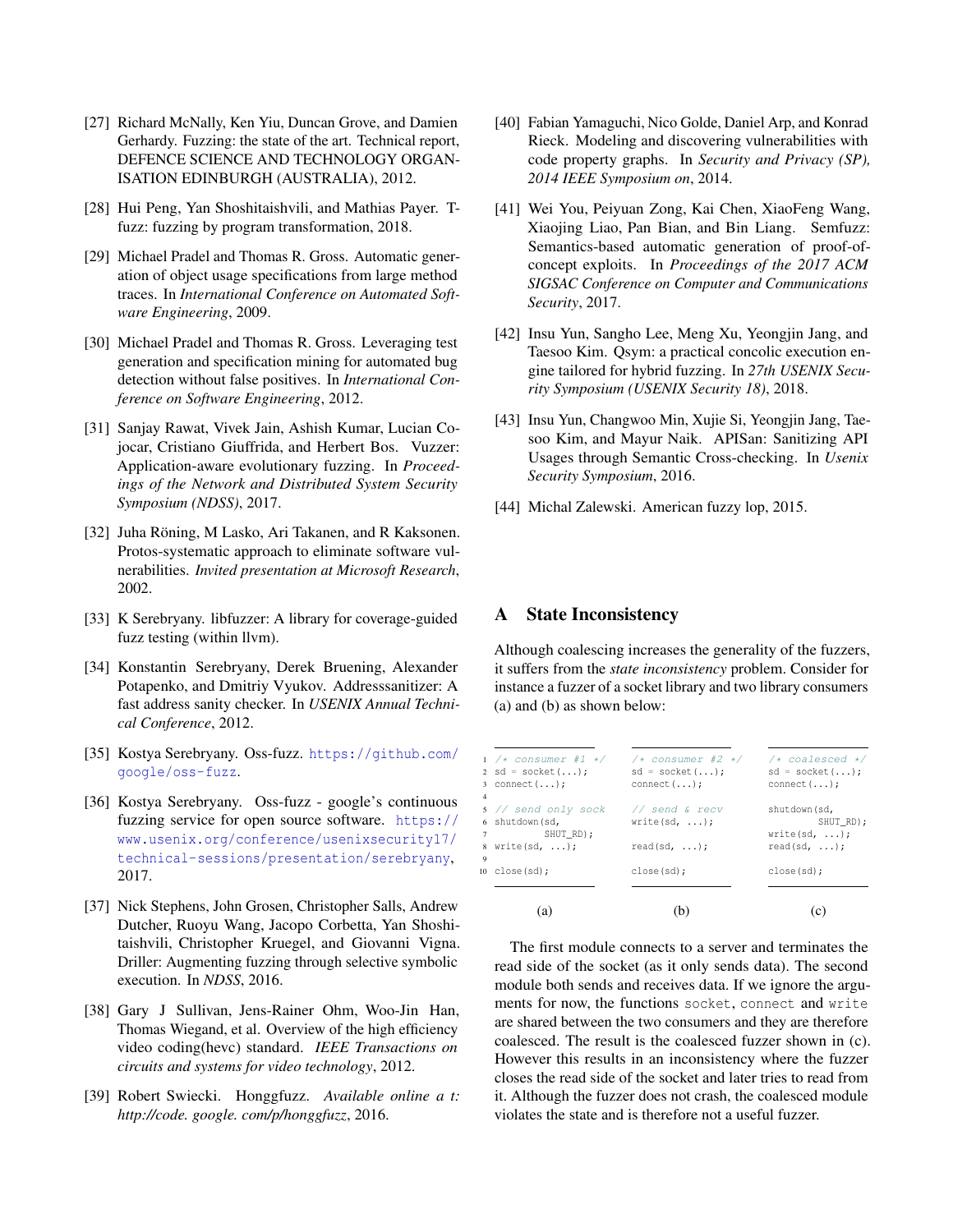<span id="page-15-2"></span>

| <b>Consumers</b> |             | API      | $A^2DG$        |              |              |  |  |  |  |
|------------------|-------------|----------|----------------|--------------|--------------|--|--|--|--|
|                  | <b>Used</b> | Found    | <b>Total</b>   | <b>Nodes</b> | <b>Edges</b> |  |  |  |  |
| $\mathbf{0}$     | $\theta$    | $\theta$ | 1              | $\theta$     | $\bf{0}$     |  |  |  |  |
| 1                | 6           | 34       | 1              | 7            | 12           |  |  |  |  |
| $\overline{2}$   | 6           | 34       | 1              | 9            | 14           |  |  |  |  |
| 3                | 10          | 34       | 1              | 16           | 22           |  |  |  |  |
| 4                | 12          | 34       | 1              | 24           | 30           |  |  |  |  |
| 5                | 25          | 51       | 1              | 142          | 289          |  |  |  |  |
| 6                | 31          | 51       | $\overline{c}$ | 148          | 303          |  |  |  |  |
| 7                | 33          | 65       | 2              | 181          | 438          |  |  |  |  |
| 8                | 44          | 65       | 1              | 540          | 1377         |  |  |  |  |
| 9                | 47          | 65       | $\overline{c}$ | 551          | 1393         |  |  |  |  |
| $\overline{10}$  | 50          | 65       | $\overline{2}$ | 611          | 1473         |  |  |  |  |
| 11               | 51          | 65       | $\overline{c}$ | 613          | 1475         |  |  |  |  |
| $\overline{12}$  | 53          | 65       | $\overline{2}$ | 697          | 1587         |  |  |  |  |
| 13               | 56          | 65       | $\overline{c}$ | 883          | 1773         |  |  |  |  |
| 14               | 56          | 65       | $\overline{2}$ | 885          | 1778         |  |  |  |  |
| 15               | 56          | 65       | $\overline{c}$ | 885          | 1778         |  |  |  |  |

Table 4: Complexity increase for the libopus library. Consumers: Total number of consumers used. API: Used: Total number of distinct API calls used in the final fuzzer. Found: Total number of distict API calls identified in headers. *A* <sup>2</sup>*DG*: Total: Total number of *A* <sup>2</sup>*DG* graphs produced (if coalescing is not possible there are more than one graphs). Nodes & edges: The total number of nodes and edges across all *A* <sup>2</sup>*DGs*.

<span id="page-15-3"></span>

Figure 7: Consumer tail off for distinct API calls for libopus library.

*A* <sup>2</sup>*DG* coalescing results in aggressive fuzzers that achieve deeper coverage and find more bugs. The downside is that coalescing may introduce false positives where the API is violated, resulting in false bugs. Without coalescing, the fuzzers are redundant and will not achieve coverage as deep as the coalesced fuzzers but will not introduce any false positives. In our empirical evaluation we discovered that the number of false positives is low and we therefore enable coalescing but leave it as a configurable option. In future work, we will look at how to tune coalescing aggressiveness, i.e., deciding how and when to coalesce based on a heuristic.

### <span id="page-15-1"></span>B Library Consumer Complexity

We empirically determined that a maximum of four consumers is a reasonable balance between complexity, breadth of explored API, and fuzzing effectiveness. To demonstrate the loss of effectiveness and the unnecessary increase in complexity

<span id="page-15-4"></span>

| <b>Severity</b> | Component                                                      | <b>Description</b>                                            |
|-----------------|----------------------------------------------------------------|---------------------------------------------------------------|
|                 |                                                                | Heap Buffer Overflow in                                       |
|                 |                                                                | iheved parse buffering period sei                             |
|                 |                                                                | Stack buffer overflow in                                      |
|                 |                                                                | iheved ref list                                               |
|                 |                                                                | Multiple heap buffer overflows in                             |
|                 |                                                                | ihevcd decode                                                 |
|                 |                                                                | Stack buffer underflow in                                     |
|                 |                                                                | ihevc sao edge offset class2 chroma ssse3                     |
|                 |                                                                | Out of bounds read in                                         |
|                 |                                                                | iheved nal unit                                               |
|                 |                                                                | NULL pointer dereference in                                   |
|                 |                                                                | ih264d parse decode slice                                     |
|                 | Critical<br>Critical<br>Critical<br>Critical<br>High<br>Medium | libhevc<br>libhevc<br>libhevc<br>libhevc<br>libhevc<br>libave |

Table 5: Assigned CVEs for the vulnerabilities found by FuzzGen.

when adding too may consumers, we present a case study on the libopus library where we continuously and iteratively merge consumers. We start with one consumer and progressively add more consumers (following our predetermined ranking). We measure the total number of API calls found in the consumer along with the size of the corresponding *A* <sup>2</sup>*DG*. [Table 4](#page-15-2) shows how the number of consumers increases the size of the explored API. Only 7 consumers are enough to discover the complete API. However, the generated fuzzer only executes 33 different API calls. With increasing number of merged consumers, the fuzzer then executes more API calls until we reach a plateau at 13 merged consumers. Note that the fuzzer creates one path through the program that strings these API calls together. Libraries expose different functionality that are hard to streamline. This additional complexity slows down the fuzzer and prohibits it from discovering bugs quickly. Additionally, the generated fuzzers are harder for an analyst to analyze and, due to the repeated merging process, we increase the chances of false positives. Our observation is that it is better to create several smaller fuzzers than one complex fuzzer.

[Figure 7](#page-15-3) visualizes the discovery of API calls relative to the increasing set of merged library consumers. With 15 consumers FuzzGen generates a fuzzer stub with 8,375 lines of code. Despite this enormous size, it compiled and discovered a crash. However verifying whether this crash is a false positive or not, is extremely challenging due to the complexity of the API interactions in the fuzzer.

### <span id="page-15-0"></span>C Overview of Disclosed Vulnerabilities

During our evaluation, the generated fuzzers discovered 17 vulnerabilities, 6 of which were assigned CVEs [\(Table 5\)](#page-15-4). Following responsible disclosure, some vulnerabilities are still under embargo.

CVE-2019-2106 [\[13\]](#page-13-10) is a *critical* vulnerability found in the High Efficiency Video Coding (HEVC) [\[38\]](#page-14-18) library on Android. The vulnerability is an out of bounds write which could lead to an arbitrary write—and resides inside ihevc\_sao\_edge\_offset\_class2\_chroma\_ssse3, as shown below: